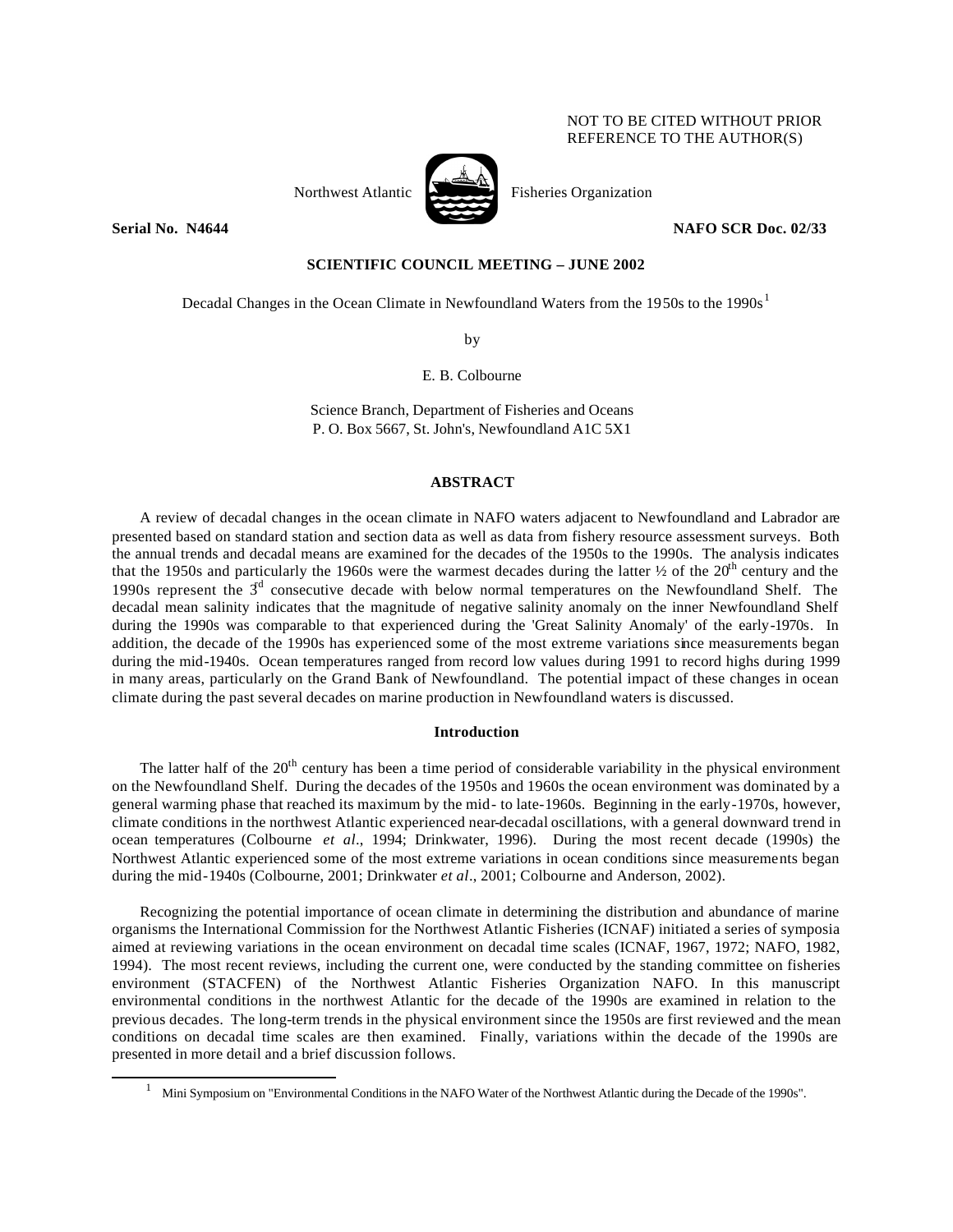## **Data and Methods**

The data utilized in this paper were obtained from several sources. The most spatially comprehensive oceanographic data sets for the Newfoundland Shelf are available from the spring and autumn bottom trawl surveys conducted by the Canadian Department of Fisheries and Oceans. Canada has been conducting these stratified random ground fish trawl surveys on the Newfoundland Shelf in NAFO Div. 2J3KLNO since the early-1970s (Doubleday 1981; Bishop, 1994). The random stratified fish samples obtained from these surveys form a basis to determine recruitment and population abundance for demersal fish stock assessments. Oceanographic data were collected during these surveys at most fishing locations either by bathythermographs, (mechanical and expendable MBT/XBT) in the earlier years and by trawl-mounted conductivity-temperature-depths recorders (CTDs) during the decade of the 1990s.

Annual and seasonal oceanographic monitoring surveys along standard sections on the Newfoundland Shelf were initiated by the International Ice Patrol of the US Coast Guard soon after the Titanic disaster in 1912 to monitor variations in the Labrador Current. Since the 1940s, oceanographic data were collected on research surveys along standardized sections (Fig. 1) under the auspices of the International Commission for Northwest Atlantic Fisheries (ICNAF) by several countries and currently for the Northwest Atlantic Fisheries Organization (NAFO). Additionally, as part of an expanded Canadian Atlantic zonal oceanographic monitoring program some of these transects are now sampled on a seasonal basis (Therriault *et al*., 1998).

Collectively, these surveys provided a comprehensive oceanographic data set for the Newfoundland Shelf region with good temporal and spatial coverage for most of the decades since the 1950s. In this paper we present some of the environmental time series as differences from their long-term averages (anomalies) referenced to a standardised base period from 1961-1990 (normal) in accordance with the convention of the World Meteorological Organisation and recommendations of the NAFO scientific council. Oceanographic data from other available sources archived at the Marine Environmental Data Service (MEDS) in Ottawa were also used to define long-term means. The decadal means computed here are for the years 1961-1970, 1971-1980, 1981-1990 and 1991-2000.

## **Results**

### **Background**

The ocean circulation in the Northwest Atlantic has been described many times (Smith *et al*., 1937; Peterson, 1987; Greenberg and Petrie, 1988; Chapman and Beardsley, 1989; Lazier and Wright 1993; Petrie and Anderson, 1983, Drinkwater, 1996 and Colbourne *et al*., 1997) and will not be repeated in detail in this paper. However, to provide a general background of the main features influencing the study area a brief description follows. The main components of the large-scale circulation consist of the West Greenland Current, which flows around Cape Farewell and northward along the west coast of Greenland. A branch of this flow turns eastward and crosses the northern Labrador Sea forming the northern section of the northwest Atlantic sub-polar gyre. Near the northern tip of Labrador, outflow through Hudson Strait combines with the east Baffin Island Current and flows southeastward along the Labrador coast as a strong western boundary current known as the Labrador Current. The flow over the shelf is strongly influenced by the seabed topography, following the various cross shelf saddles and inshore troughs eventually forming a well defined inshore branch by the time the flow reaches the mid -Labrador Shelf. Most of the volume transport however, remains offshore at the edge of the continental shelf centered mainly over the 400-1 200 m isobaths.

Further south, near the northern Grand Bank, the inshore branch becomes broader and less defined with most of the transport combining with the offshore branch most of which flows southward around the southeast Grand Banks and a smaller portion flows eastward and around the Flemis h Cap. The remainder of the inshore branch flows through the Avalon Channel around the Avalon Peninsula westward along the Newfoundland south coast. In southern regions the offshore branch flows westward along the continental slope where it is influenced by the Gulf Stream and slope waters to the Laurentian Channel and into the Gulf of St. Lawrence (Hachey *et al*., 1954). Additionally, part of the flow combines with the North Atlantic Current and forms the southern section of the subpolar gyre. Within this large complex circulation system the Labrador Current is the most important feature influencing the Newfoundland Shelf area, advecting cold, relatively fresh, polar water together with sea-ice and icebergs from the arctic to lower latitudes along the Labrador Coast to the Grand Bank regions. In some years these arctic waters can be traced as far south as the Middle Atlantic Bight in NAFO Subareas 5 and 6.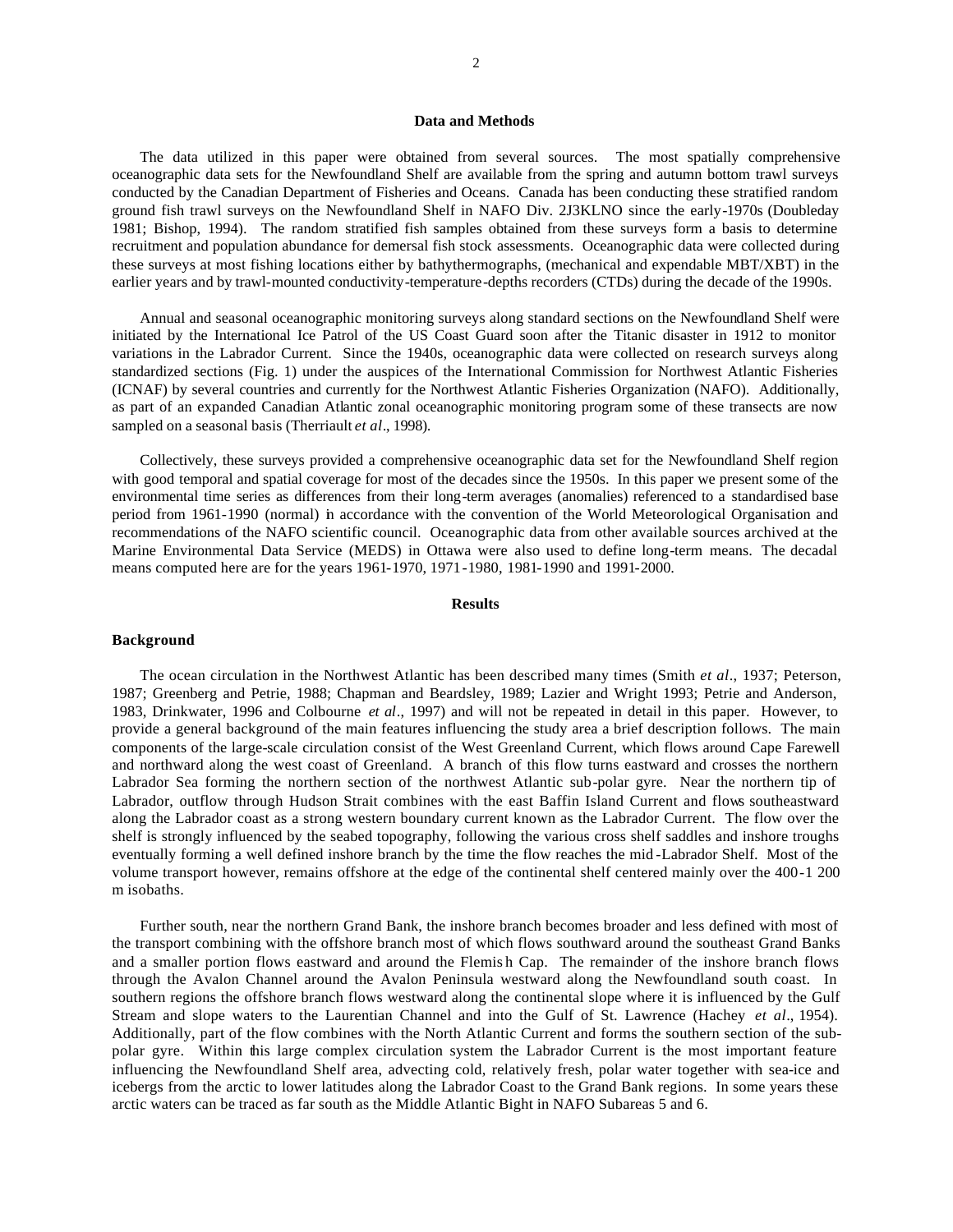Seasonal variations in atmospheric forcing (e.g. air temperatures and wind stress) and sea-ice extent leads to strong annual cycles in the water mass properties Petrie *et al.*, 1991) with intense horizontal and vertical gradients, particularly on the continental shelf regions of Newfoundland and Labrador. Interannual changes in these forces coupled with changing advection patterns are responsible for variations in the ocean climate on the Newfoundland Shelf. In particular, the strength of the cyclonic atmospheric circulation over the north Atlantic, especially during the winter months, influences sea-ice conditions, ocean temperatures and shelf stratification particularly in NAFO Subarea 2 (Colbourne *et al*., 1994; Drinkwater, 1996).

A standard meteorological index representing the strength of the winter atmospheric circulation has been termed the North Atlantic Oscillation (NAO) index and is defined as the difference in the winter sea-level air pressure between the quasi-stationary winter high and low pressure cells over the Azores and Iceland, respectively (Rogers, 1984). During decades when the NAO index is predominately negative, warm generally saline ocean conditions prevail in the northwest Atlantic and colder-fresher conditions predominate in the northeast Atlantic; and conversely when the NAO index is high positive. Spatial variations in the positions and extent of the pressure cells sometimes result in significant inter-annual variations in the strength of the winter wind patterns in any one location. Overall however, the decadal trends in the NAO are significantly correlated with trends in the ocean climate in the northwest Atlantic including the Newfoundland Shelf (Colbourne *et al*., 1994, Drinkwater, 1996; Colbourne and Anderson, 2002). In the next section, the long-term trends in various ocean climate indices derived from the data sets des cribed above are reviewed on decadal time scales.

## **Inter-Decadal Trends**

## *Temperature and Salinity*

Ocean temperatures and salinity have been measured routinely during the past 5 decades at a standard hydrographic monitoring station (Station 27, Fig. 1) located in the inshore branch of the Labrador Current on the Newfoundland Continental Shelf (Huyer, and Verney, 1975; Keeley, 1981; Colbourne and Fitzpatrick, 1994). This inshore site is representative of ocean conditions over a wide area of the Newfoundland Shelf down to a water depth of 176 m (Petrie *et al*., 1991). Temperature anomalies at most depth at this site were predominately above normal during the decades of the 1950s and 1960s, reaching their maximum values by the late-1960s. After the late-1960s temperature anomalies declined steadily, reaching near-record low values by the early-1970s before increasing to above normal values from the mid-to-late 1970s and early 1980s. After about 1982 temperatures again declined to below normal values, reaching an all time record low during 1991 in the upper water column. Near bottom, temperatures remained below normal until around 1996, the longest time period of below normal temperatures in the 50-year record (Fig. 2). The decadal mean temperature also displayed in Fig. 2 shows that the 1950s and particularly the 1960s were the warmest decades during the latter <sup>1</sup>/2 of the 20<sup>th</sup> century and the 1990s represent the 3<sup>rd</sup> consecutive decade with below normal temperatures. During the decades of the 1970s, 1980s and 1990s temperatures were below normal over the whole water column on the inner Newfoundland Shelf, with the most significant anomalies occurring in the top 50 m of the water column.

Salinity anomalies in the upper 50 m of the water column during the decade of the 1950s varied about the normal but increased to above normal values during most of the 1960s before declining to very low values during the 1970s (Fig. 2). Since then the time series is dominated by three salinity minima, early-1970s, early- to mid-1980s and most of the 1990s. In water depths generally below 50 m the patterns were very similar, but the variations were of a much smaller magnitude. In general, during these three decades cold ocean temperatures and lower-than-normal salinities were associated with strong positive NAO index anomalies, colder-than-normal winter air temperatures, heavy ice conditions and larger than normal volumes of  $\langle 0^{\circ}$ C water on the Newfoundland Shelf (Colbourne *et al*., 1994; Drinkwater, 1996). The decadal mean salinity also displayed in Fig. 2 show that during the 1950s salinities were below normal except near bottom and during the decades of the 1960s-1980s the sign of the salinity anomalies were depth dependent. During the decade of the 1990s however salinities were significantly lower-than-normal over all depth ranges, with the most significantly anomaly in the surface waters. The longest single time period of fresher-than-normal salinities on record occurred during the decade of the 1990s (Fig. 2).

Two of the mo st widely used indices of ocean climate for Newfoundland waters have been the annual vertically averaged temperature and summer upper layer averaged salinity. The vertically averaged temperature is proportional to the total heat content of the water column while the upper layer average summer salinity is a measure of the magnitude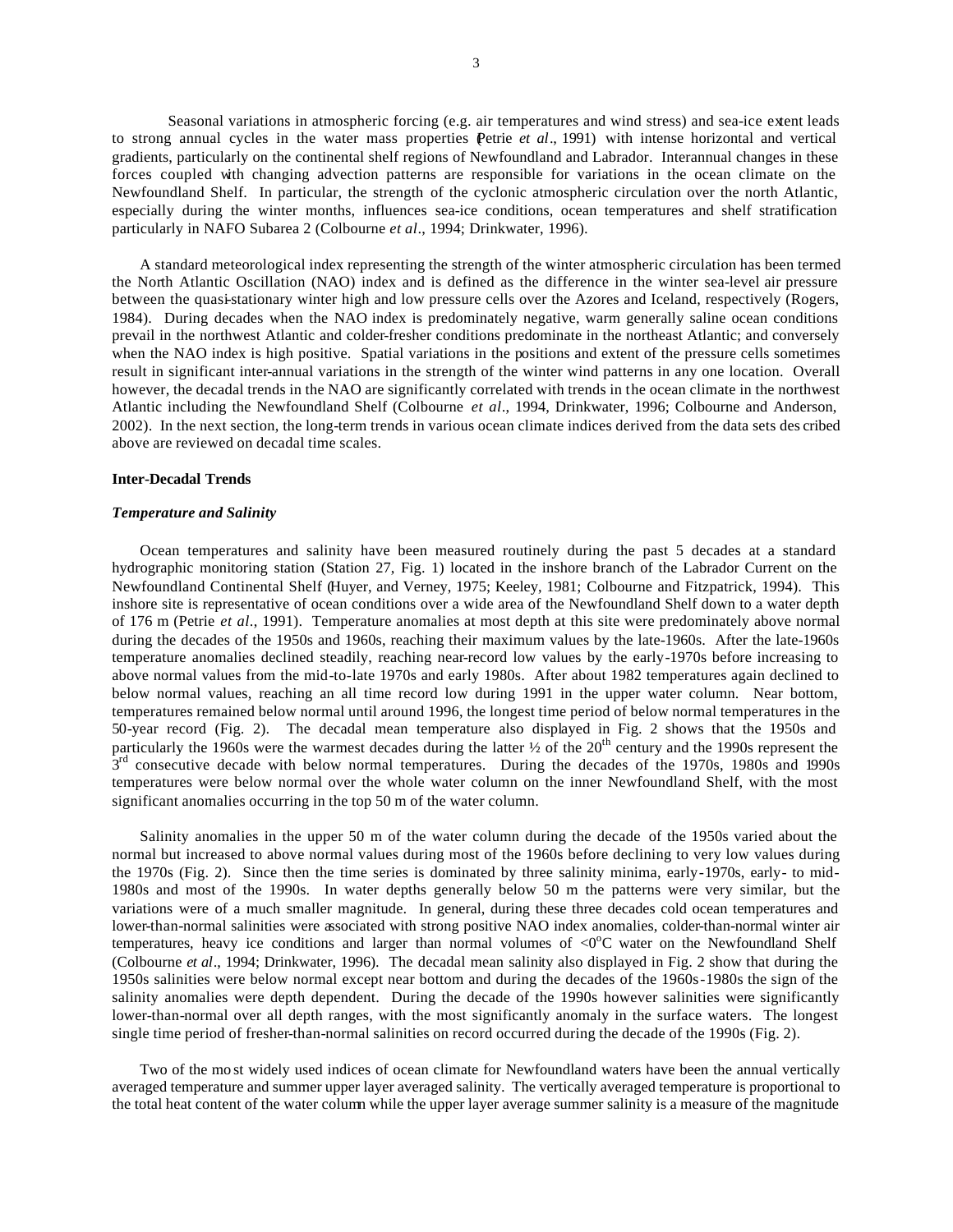of the freshwater pulse from melting sea ice on the Labrador Shelf (Myers *et al*., 1990). This temperature time series shows large amplitude fluctuations at near-decadal time scale, with cold periods during the early-1970s, mid-1980s and early-1990s. During the time period from 1950 to the late-1960s the heat content of the water column was generally above the long-term mean. It reached a record low during 1991, a near-record high during 1996, near normal in 1997 and 1998 and above normal during 1999-2000 (Fig. 3). The decadal mean water column temperature also displayed in Fig. 3 show that the 1950s and the 1960s were warmer-than-normal, while the decades of the 1970s, 1980s and 1990s were all time periods with below normal oceanic heat content on the Newfoundland Shelf.

The salinity data (Fig. 3) show similar trends as temperature, with fresher-than-normal periods generally corresponding to the colder-than-normal conditions up to at least the early-1990s, although the phase of the salinity cycle preceded that of temperature by approximately five years in the late-1960s. Since then the phase difference generally changed over the time series decreasing to one to two years from the late-1970s to early-1990s. The predominance of fresher-than-normal salinities during the latter half of the 1990s corresponds to a significant warming trend is notable. The decadal mean salinity (Fig. 3) indicates that the magnitude of negative salinity anomaly on the Newfoundland Shelf during the early-1990s was comparable or even exceeded that experienced during the 'Great Salinity Anomaly' of the early-1970s (Dickson *et al*., 1988). However, the freshwater was mostly restricted to the shelf regions during the 1990s, unlike the 1970s when it extended throughout much of the Northwest Atlantic (Dickson *et al*., 1988; Myers *et al*., 1989; Colbourne 2000)

## *Standard Sections*

In 1976 the International Commission for the Northwest Atlantic Fisheries (ICNAF) adopted a suite of standard oceanographic monitoring stations along sections in the Northwest Atlantic Ocean from Cape Cod (USA) to Egedesminde (West Greenland) (ICNAF, 1978). The Canadian Department of Fisheries and Oceans samples several of these sections during a mid-summer annual oceanographic survey. The most consistently sampled include the Seal Island section on the southern Labrador Shelf, the Bonavista section off the east coast of Newfoundland and the Flemish Cap section which crosses the Grand Bank at 47°N and continues eastward across the Flemish Cap (Fig. 1).

The most striking feature of the summer temperature structure on the Newfoundland Shelf is the large volume of sub-surface water with temperatures ranging from near freezing at temperatures below -1.5<sup>o</sup>C to 0<sup>o</sup>C (Fig. 4). This subsurface water mass extends in the offshore direction to over 200 km in cold years, with a maximum vertical extent of over 200 m. This cold, relatively fresh (salinities of 32-33), sub-polar shelf water is isolated from the warmer and saltier water (3-4°C, salinities of 34-35) of the continental slope by a frontal region denoted by a strong horizontal temperature and salinity gradient near the edge of the continental shelf (Narayanan *et al*., 1991). At 100 m depth for example, temperatures normally increase from  $0\n-3$ <sup>o</sup>C at a rate of  $0.03$ <sup>o</sup>C/km.

The panels displayed in Fig. 4 show the summer (mid-July to mid-August) decadal average temperature fields along the Bonavista section (Fig. 1) for the 1960s-1990s. It is clear from these plots that the extent of  $\langle 0^{\circ}$ C water during the decade of the 1960s was at a minimum, with near-bottom temperatures  $>2^{\circ}$ C penetrating to within 25 km from the coast. In contrast, during the decade of the 1980s the extent of the cold water mass was at a maximum, but by the 1990s it's vertical extent had decreased slightly. Note also the large area of water with temperatures  $\lt$ -1<sup>o</sup>C during the past two decades compared to earlier periods. The seasonally heated near-surface layer during the 1990s however, appeared to be colder by up to  $2^{\circ}$ C, compared to the other decades. Near-bottom temperatures in water depths below 250 m averaged over the decade of the 1990s were comparable to the 1960s, generally  $1-\frac{3}{2}$ °C.

One of the most robust indices of environmental conditions and indeed of climate conditions on eastern Canadian shelves in general, which is derived from these sections is the extent or area of cold intermediate layer (CIL) of  $\langle 0^{\circ}$ C water overlying the continental shelf. The physical mechanisms leading to the formation of this water mass have been described many times (Petrie *et al*., 1988; Colbourne *et al*., 1994; Drinkwater, 1996). Essentially, the combined effects of seasonal air-sea heat fluxes, intense winter convection and summer shelf stratification are the primary mechanisms. The cold intermediate layer (CIL), usually defined as water with temperatures  $\leq 0^{\circ}C$ , during the summer months remains relatively isolated between the seasonally heated upper layer and the deeper shelf-slope water but undergoes a gradual decay during autumn due to intense vertical mixing, particularly during the fall months. The CIL index therefore, is a measure of the strength of seasonal forcing and hence is correlated with the large-scale winter atmospheric circulation (NAO), air temperatures and winter and spring sea-ice cover on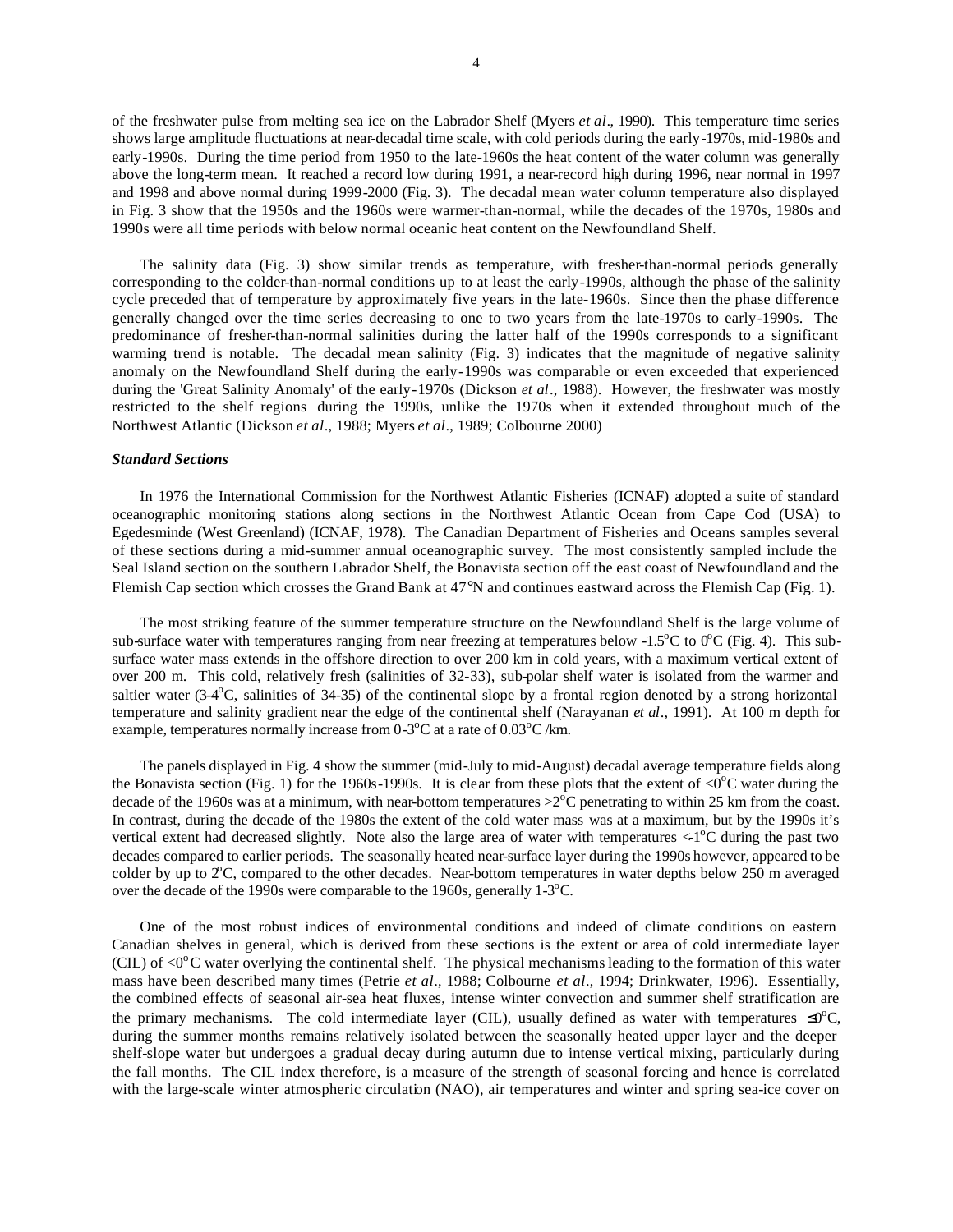the Newfoundland Shelf. For example, the trends in the annual summer Bonavista CIL area and winter NAO is significantly correlated at  $r=0.41$ ,  $p=0.0028$ .

Beginning in the late-1950s the amount of cold water on the Newfoundland Shelf was declining and by the mid-1960s the volume of CIL water on the Newfoundland Shelf reached the lowest value ever observed in the time series (Fig. 5). During the early years of the decades of the 1970s to 1990s however, the CIL area reached very high values, coincident with the negative temperature anomalies observed at Station 27 (Fig. 2). The maximum area of CIL water ever measured on the Newfoundland Shelf was in 1984. In general, the CIL time series for all three sections from the Grand Bank to Hamilton Bank on the southern Labrador Shelf show annual differences but are highly correlated. The decadal mean CIL area for all three sections (Fig. 5) show the below normal values along all three sections in the 1960s and a near normal decadal mean during the 1980 except for the Grand Banks along the Flemish Cap transect. The decade of the 1980s had the highest observed values of  $\langle 0^{\circ}$ C water and during the 1990s, except for the Grand Bank, the amount of  $\langle 0^{\circ}$ C water was about average. The persistent positive anomaly of the CIL on the Grand Bank up to at least 1997 is probably related to the topography of the Grand Banks, which may have restricted any increase in warmer slope-water from penetrating shoreward that may have influenced the CIL area along the deeper sections further north.

### *Grand Bank Bottom Temperatures*

Canada has been conducting stratified random bottom trawl surveys on the Grand Banks in NAFO Subareas 3 since the early-1970s. Each NAFO Division was stratified based on the depth contours of available standard navigation charts. Areas within each division with a selected depth range were divided into strata and the number of fishing stations in an individual stratum are based on an area weighted proportional allocation (Doubleday, 1981). Temperature profiles of the water column are available for most fishing set in each stratum, providing a spatially comprehensive oceanographic data set for the Grand Banks.

The panels in Fig. 6 show the average near-bottom temperature contours for the decades of 1960s, 1970s, 1980s and the 1990s. In general, bottom temperatures on the Grand Banks are strongly influenced by the local bathymetry, with strong thermal gradients over the slope regions where temperatures typically increase from  $1\n-3$ °C over distances of a few kms. The cold  $\langle 0^{\circ}$ C water, which is mainly restricted to NAFO Div. 3L, is associated with the CIL waters described earlier. The warmer bottom water  $(1-3^{\circ}\text{C})$  in the southern areas of Div. 3NO is associated with shelf-slope intrusions from the south and also from solar heat input on the shallow south-east shoal of the Grand Bank, where water depths are generally less than 75 m. During the decade of the 1960s the amount of  $\langle 0^{\circ}$ C water was at a minimum in NAFO Div.  $3L$  and almost all of the bottom habitat in Div. 3NO had bottom temperatures ranging from 1-3 $^{\circ}$ C. By the 1970s however, the areal extent of  $\langle 0^{\circ}C \rangle$  water had expanded significantly and by the 1980s almost completely covered the entire northern Grand Bank. Relatively warm water however persisted in the southern most areas, although slightly less that that observed during the 1960s. Bottom temperature conditions averaged over the decade of the 1990s were very similar to the 1980s, much colder than the 1960s and 1970s.

The spatially averaged bottom temperature for the Div. 3LNO region during the decades of the 1980s and 1990s are displayed in Fig. 7. These estimates show large inter-annual variations, particularly during the early-1980s and a declining trend that started in 1984, which continued until the end of the decade, when the temperatures reached the minimum of the 20-year record. The low temperatures on the Grand Banks continued until at least 1993, after which a slight recovery commenced. Towards the end of the decade of the 1990s bottom temperatures increased over the lows of the early-1990s with the average bottom temperature during the spring of 1999 and 2000 reaching  $2^{\circ}$ C. The highest temperature in the 25-year record occurred in 1983, when the average temperature was  $3.2^{\circ}$ C and the lowest temperature of 0.25<sup>o</sup>C occurred in 1990. In general, the decade of the 1980s was one of declining bottom temperatures in contrast to the generally increasing trend during most of the 1990s (Fig. 7).

Changes in the thermal habitat of a region can be estimated by computing the % area of the bottom for example covered by water in selected temperature ranges. During the 1980s the % area of the Grand Banks with  $\langle 0^{\circ}C \rangle$  water increased from 20% in 1981 to near 50% during the latter half of the decade (Fig. 7). At the beginning of the decade of the 1990s the area of  $\langle 0^{\circ}$ C water was at an all time maximum, well over 50%, which remained relatively constant between 40-50% until 1995. Beginning in 1995 the % area of  $\langle 0^{\circ}C \rangle$  water began to decline reaching an all time low of near 10% by 1999. During this time period there was a corresponding increase in the area covered by water  $\geq 1^{\circ}C$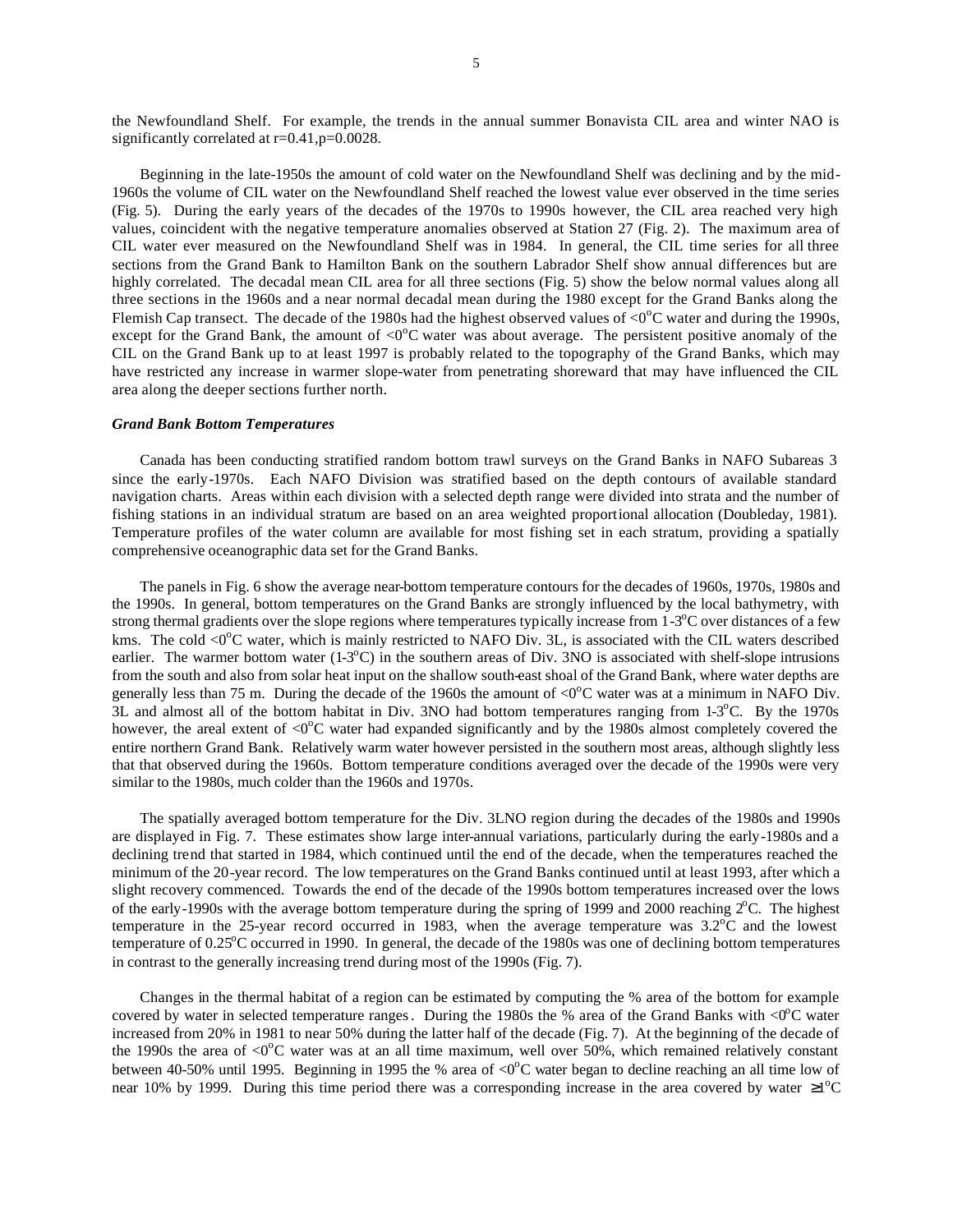### **The Decade of the 1990s**

During the first half of the 1990s the NAO index was well above its long-term mean, reaching the third highest value of this century by 1995. During the winter of 1996 it underwent a sharp reversal, decreasing to the lowest value since 1979 and one of the  $10^{th}$  most negative values this century (ICES, 2001). In response to the oscillations in the NAO, the climate conditions in the northwest Atlantic and the ocean environment on the eastern Canadian Continental Shelf during the decade of the 1990s experienced some of the most extreme variations since measurements began during the mid-1940s. Annual air temperatures increased from near record lows during the early-1990s to above mrmal values in 1996, and to record highs in 1999, setting a 126-year record over Newfoundland and a 65 year record over Labrador (Drinkwater *et al*., 2000). Sea ice extent on the Newfoundland Shelf decreased rapidly from the heavy ice years of 1990-1994 to the lightest ice-year since 1969 by 1996. Below normal sea ice extend and duration continued to the end of the decade (Drinkwater *et al*., 2001).

The changes in the heat content of the water column as a result of the extreme variations in meteorological and ice conditions is evident by comparing the annual temperature fields at Station 27 and along the Bonavista section during the most extreme years of the 1990s (Fig. 8 and 9). At Station 27 for example, the annual surface warming (comparing the  $1^{\circ}$ C contour) was delayed by 1.5 months during 1991 compared to 1999. The peak late summer surface temperatures were up to  $4^{\circ}$ C colder in 1991 compared to 1999 and the sub-surface values ranged from 1-2 $^{\circ}$ C colder in 1991. Temperatures in the near-surface waters (0-25 m) along the Bonavista section during 1991 ranged from  $2^{\circ}$ -5°C compared to  $5^{\circ}$ -10°C during 1999. In the near-bottom zone temperatures below 200-m depth ranged from  $-1.5^{\circ}$ -2 $^{\circ}$ C on the inner shelf, within 100 km from the coast, compared to  $0^{\circ}$ -3 $^{\circ}$ C during 1999 (Fig. 8). Bottom temperatures on the outer shelf areas were very similar  $(>3^{\circ}C)$  during both 1991 and 1999. In addition, there were significant changes in the area or volume of CIL waters on the Newfoundland Shelf within the 1990s. For example, along the Seal Island section (Fig. 1) the area of the CIL ranged from the third highest ever-recorded in 1991 to the third lowest in 1999 (Fig. 5, 8, and 9). The 1999 CIL area was the lowest measured since 1978, a 22-year record. Off eastern Newfoundland along the Bonavista section, the CIL was the  $2<sup>nd</sup>$  highest ever recorded, in 1991 and among the lowest ever recorded during the latter years of the decade.

The thermal habitat of many demersal fish species on the eastern Canadian Shelf, particularly on the Grand Banks of Newfoundland, also shifted from one extreme to the other during the past decade. Off eastern Newfoundland and on the southern Labrador Shelf bottom temperatures decreased to <0 $^{\circ}$ C by the early-1990s reaching a minimum of  $-1^{\circ}$ C by 1993 on Hamilton Bank and to -0.5<sup>o</sup>C on the southern Newfoundland Shelf at Station 27 (Fig. 10). During 1994 bottom temperatures began to increase reaching positive values by 1996, a trend that continued to the end of the decade (Fig. 10). During the cold years of the early-1990s most of the Grand Bank (except the deeper slope regions) and the southern most areas were covered by <0 $^{\circ}$ C water with a large area of the northern half of the banks covered with <-1 $^{\circ}$ C water (Fig. 11). During these years temperatures for the most part were below normal over the entire region, with anomalies reaching at least  $0.5^{\circ}$ C below normal, but as low as  $2^{\circ}$ C below normal in some regions (Colbourne, 2001). By the late 1990s the area of  $< 0^{\circ}$ C water began to retract and by 1999 was restricted to asmall area near the coast. Areas of the bottom with water temperatures  $\langle -1^{\circ}C \rangle$  had completely disappeared by the end of the decade of the 1990s. In the southern regions of the Brand Banks during the spring of 1999 for example, temperatures reached over  $3.5^{\circ}$ C and to over 8C during the fall. As a result above normal conditions persisted over the entire Grand Banks with temperatures up to  $1^{\circ}C$  above average in northern areas and up to  $4^{\circ}C$  above normal on the southern Grand Banks during the fall (Colbourne, 2001).

## **Discussion and Summary**

The latter half of the 20<sup>th</sup> century has been a time period of considerable variability in the physical environment in NAFO waters of the Northwest Atlantic. During the decades of the 1950s and 1960s the ocean environment was dominated by a general warming phase that reached its maximum by the mid- to late-1960s. Beginning in the early-1970s however climate conditions in the Northwest Atlantic experienced near-decadal oscillations, with a general downward trend in ocean temperatures. The decadal mean temperature indicates that the 1950s and particularly the 1960s were the warmest years in the 50-plus year record and the decade of the 1990s was the 3<sup>rd</sup> consecutive decade with below normal temperatures on the Newfoundland Shelf. The decadal mean salinity indicates that the magnitude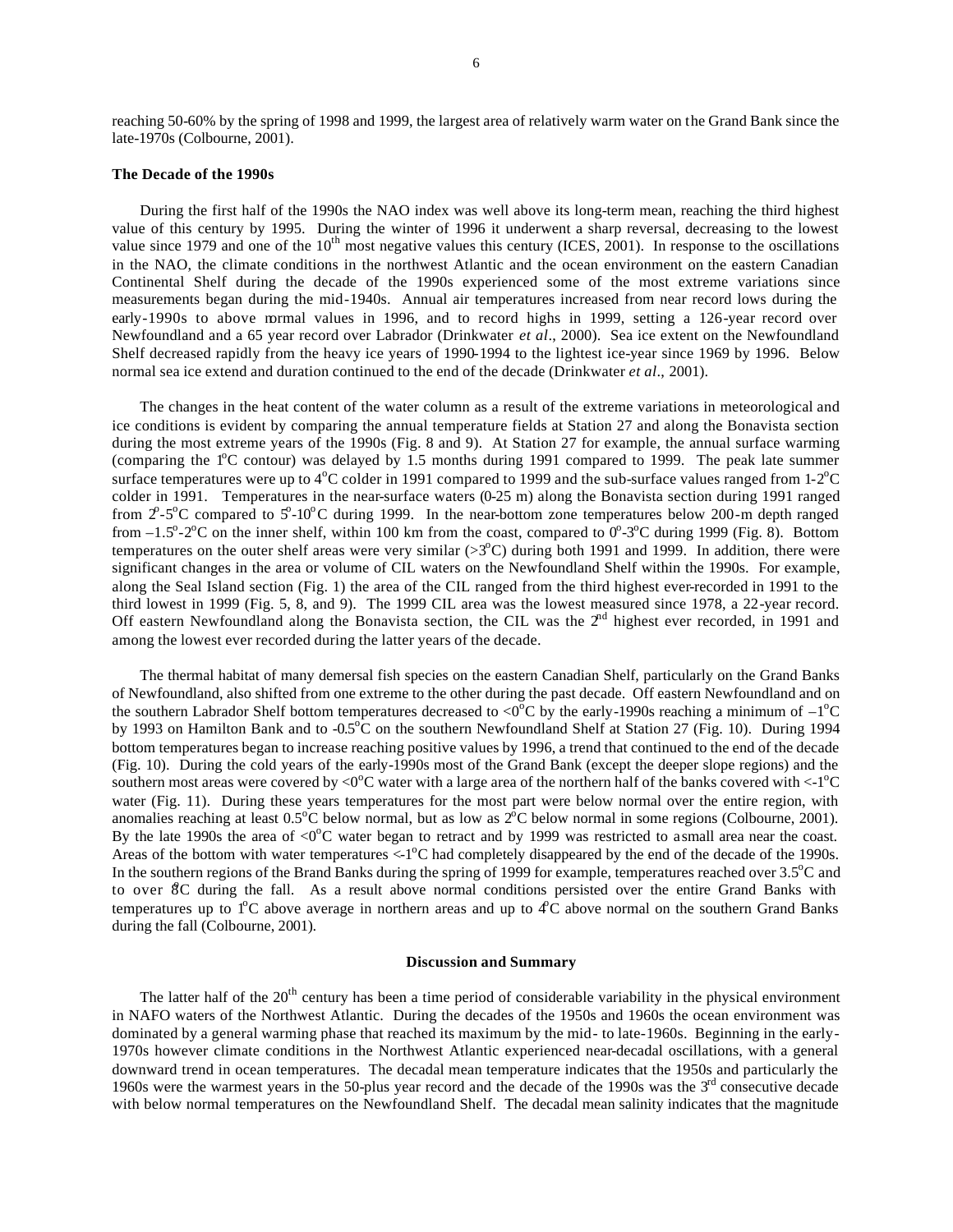of negative salinity anomaly on the inner Newfoundland Shelf during the decade of the 1990s was comparable to that experienced during the 'Great Salinity Anomaly' of the early-1970s.

In summary, during the last several decades, water properties (temperature/salinity) on the Newfoundland Shelf showed extreme variability, often exhibiting different phase responses during different time periods both within and between decades. During the most recent decade (1990s) for example, the northwest Atlantic experienced some of the most extreme variations in ocean conditions since measurements began during the mid-1940s. Off eastern Newfoundland and on the southern Labrador Shelf bottom temperatures ranged from near record lows during 1991 to some of the highest values ever recorded by the late-1990s. The extreme variability in water properties is due to differences in the phase and amplitude in the seasonal cycles of solar heat input, sea ice dynamics and variations in advection rates. The sea-surface pressure fields from which the NAO index is derived and is one of the largest scale forcing mechanisms affecting the ocean climate in the north Atlantic also experienced extreme spatial variability during the end of the 1990s. This resulted in a breakdown in the expected ocean response in the Northwest Atlantic to changes in the NAO patterns, particularly during 1999 and 2000 (ICES, 2001; Colbourne and Anderson, 2002).

One common trend in the ocean climate during the past three decades however, is the extremely cold-water temperatures during the early part of each decade and generally warmer conditions during the second half of each decade. This was especially true during the decade of the 1990s. For example, the three highest CIL areas ever recorded on the Newfoundland Shelf occurred during 1972, 1984 and 1991 along all three sections shown in Fig. 1. On the other hand there was a significant difference in the trends in salinity between the decade of the 1990s compared with the pervious 2 decades on the inner Newfoundland Shelf. Salinities during the 1990s at most depths remained below normal throughout the decade, in contrast to the previous 2 decades when salinities increased more or less in phase with the increasing temperature trends during the latter  $\frac{1}{2}$  of the decade. The source of the freshwater observed at Station 27 during the early-1990s was assumed to be due to increased amounts of fresh water from melting sea-ice off Labrador. However, the source of the increased amounts of freshwater during the latter part of the 1990s needs to be investigated. The record high air temperatures experienced in northern regions during the late-1990s may have led to increased amounts of sea ice melting at higher latitudes, resulting in larger amounts of freshwater flowing south throughout most of the year.

The NAFO waters of the northwest Atlantic and particularly the Newfoundland and Labrador shelf regions are a habitat to many marine species of demersal fish and crustacean populations. Many of these species are at the northern limit of their distributions within a very limited thermal habitat. It is not unreasonable therefore, to expect variations in the thermal habitat at this northern limit as probably one of the most important physical variables influencing biological production in this region. Indeed many studies have suggested that variations in the physical ocean environment influences growth, recruitment and distribution of many marine organisms in Newfoundland waters (deYoung and Rose, 1993; Myers *et al*., 1993; Rose *et al*., 1994; Rose *et al*., 1995; Taggart *et al*., 1994; Narayanan *et al*., 1994; Colbourne *et al*., 1997; Carscadden *et al*., 2001, Parsons and Lear, 2001; Colbourne and Anderson, 2002). The interactions between the marine environment and production however is complicated, usually non-linear and operate through complex mechanisms throughout several trophic levels of the ecosystem over a broad range of time and space scales. These interactions are further complicated by variations in fishing mortality. Therefore, the significance of correlations between individual environmental indices and measures of marine production are most often marginal at best and often break down as different factors predominate.

The analysis presented here suggest that the ocean climate on the Newfoundland Shelf has changed on decadal time scales with the last three decades all showing significantly lower average temperatures compared to the 1950s and 1960s. Coincident with these climate variations many commercial fish species have shown dramatic changes in distribution and abundance on similar time scales. Recruitment in Newfoundland cod stocks, for example, declined almost steadily since the 1960s, reaching historical lo w values by the early-1990s (Stansbury *et al*., 1999; Lilly *et al*., 1999). The correlations shown in Fig. 12 between the air temperatures the area of CIL water and Atlantic cod (*Gadus morhua*) recruitment with the NAO are consistent with the scenario outlined by Mann and Drinkwater (1994) on the physical mechanisms that lead to ecosystem productivity. We find strong correlations between the NAO with air temperatures and the amount of CIL water on the Newfoundland Shelf. Furthermore, recruitment in the southern Grand Bank cod (Div. 3NO) is associated with negative NAO anomalies and generally warmer ocean climate conditions.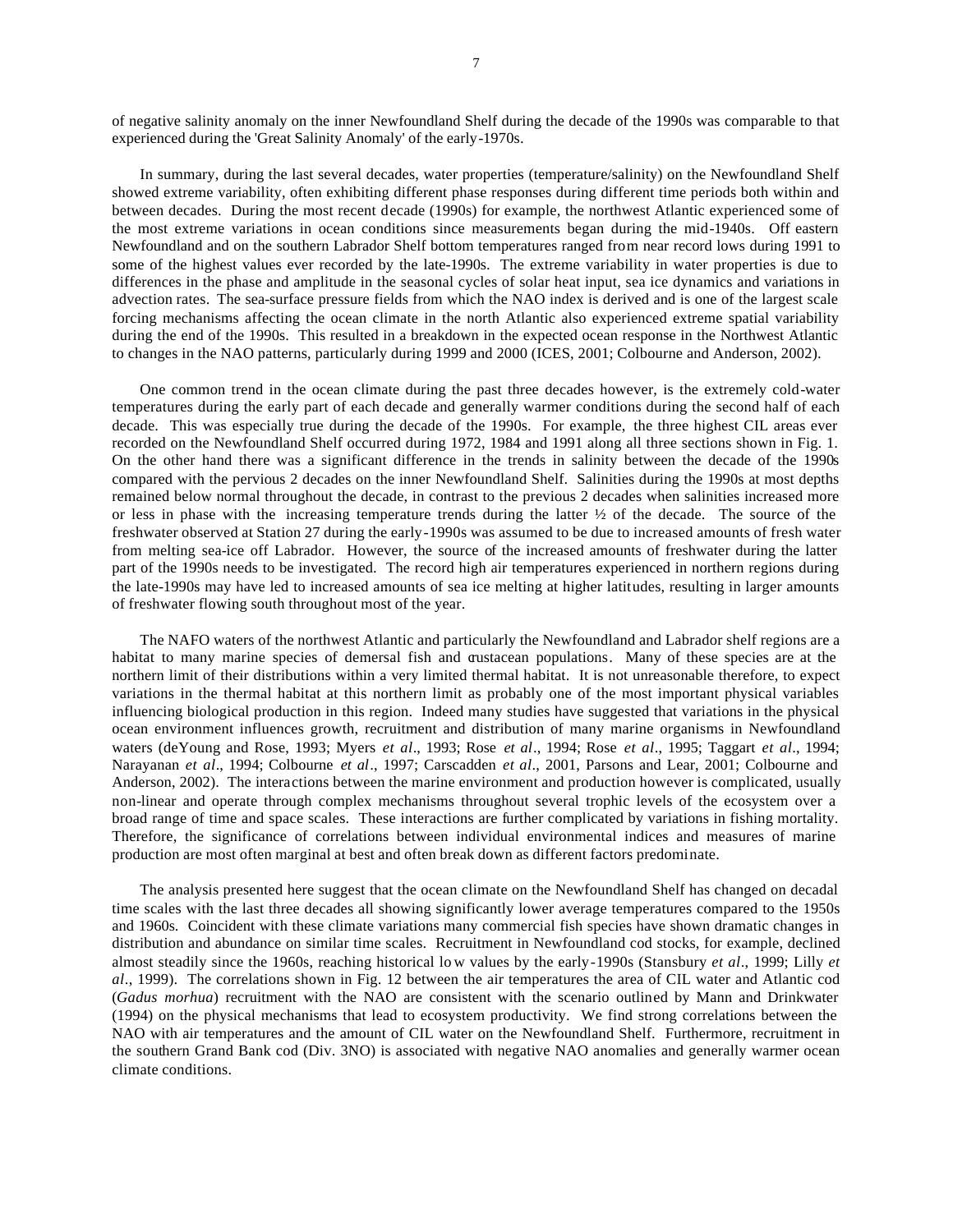Within the decade of the 1990s water properties in the Newfoundland region have experienced extreme variations from record low ocean temperatures during the first half of the decade to record high by the late-1990s. This shift in the thermal habitat from the Arctic-like conditions of the early-1990s to the more temperate conditions of the late-1990s most likely contributed to the observ ed changes in the pelagic ecosystem, which showed a significant increase in the nekton biomass during the late-1990s (Anderson *et al*., 1999, Dalley *et al*., 2000, Colbourne and Anderson, 2002). In addition, data from the annual multi-species bottom trawl surveys of the Div. 2J3KLNO region while showing only a slight increase in the biomass of cod from 1995 to 1997 showed a 70% increase from 1998 to 1999 during the fall survey (DFO, 2000). Finally, the recently observed expansion in the spatial distribution and increase in abundance of yellowtail flounder (*Limanda ferruginea*) on the Grand Bank coincided with the improved thermal environment during the latter half of the 1990s (Walsh *et al*., 2000; Colbourne and Bowering, 2001). In conclusion, the progressive decline in ocean temperatures, particularly during the past 2 decades, coincided with the general decline in fish production in Newfoundland waters. However as noted above fish production in general depends on many other complex physical and biological processes in addition to changing fishing mortality.

## **Acknowledgements**

I thank the technical staff of the Northwest Atlantic Fisheries Center for data collection and processing during many oceanographic and fisheries research surveys on the Newfoundland Shelf. Thank are also extended to the many scientists at the Department of Fisheries and Oceans for collecting and providing much of the data contained in this analysis and to the Marine Environmental Data Service (MEDS) in Ottawa for providing most of the historical data.

### **References**

- Anderson, J.T., Edgar L. Dally and E. B. Colbourne. 1999. Recent trends in the dominant pelagic fish species and environment in the Northwest Atlantic, NAFO 2J3KLNO. DFO. Atl. Fish. Res. Doc. 1999/114. 15 p.
- Bishop, C. A. 1994. Revisions and additions to the stratification scheme used during research vessel surveys in NAFO Subareas 2 and 3. NAFO SCR. Doc 94/43 Serial No. N2413. 23 p.
- Carscadden, J. E., K. T. Frank, and W. C. Leggett. 2001. Ecosystem changes and the effects on capelin (mallotus villosus), a major forage species. Can. J. Fish Aquat. Sci. 58: 73-85.
- Chapman, D. C., and R. C. Beardsley. 1989. On the origin of shelf water in the Middle Atlantic Bight. J. Phys. Oceanogr. 19: 384-391.
- Colbourne, E. B. and J. T. Anderson. 2002. Biological response of a changing ocean environment in Newfoundland waters during the latter decades of the 1900s. ICES. Mar. Sci. Symp. In Press.
- Colbourne, E. B. 2001. Physical oceanographic conditions on the Newfoundland and Labrador Shelves during 2000. DFO Res Doc. 2001/18b, 58 p.
- Colbourne E. B. and W. R. Bowering. 2001. Recent trends in bottom temperatures and distribution and abundance of Yellowtail Flounder (*Limanda ferruginea*) in NAFO Divisions 3LNO during the spring and fall. NAFO SCR. Doc 01/32 Serial No. N4409. 17 p.
- Colbourne, E. B. 2000. Interannual variations in the stratification and transport of the Labrador Current on the Newfoundland Shelf. International Council for Exploration of the Sea. ICES CM 2000/L:02. 12 p.
- Colbourne, E., B. deYoung, S. Narayanan, and J. Helbig. 1997. A comparison of hydrography and circulation on the Newfoundland Shelf during 1990-1993 to the long-term mean. Can. J. Fish. Aquat. Sci. 54 (Suppl.1).
- Colbourne, E., B. deYoung, and G. A. Rose. 1997. Environmental analysis of Atlantic cod (gadus morhua) migration in relation to the seasonal variations on the Northeast Newfoundland Shelf. Can J. Fish. Aquat. Sci. 54. Supplement 1. 149-157.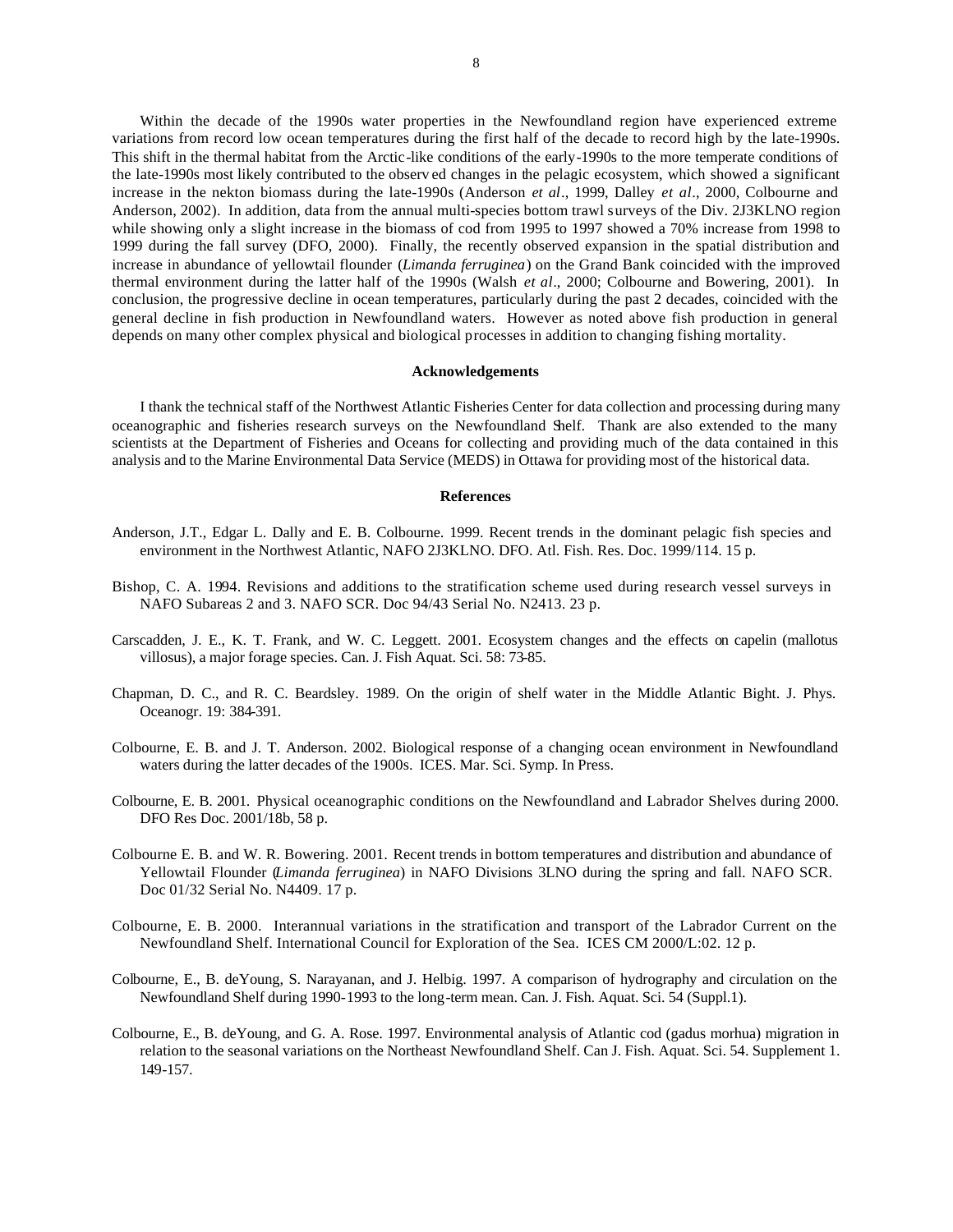- Colbourne, E. B., S. Narayanan, and S. Prinsenberg. 1994. Climatic Change and Environmental Conditions in the Northwest Atlantic during the period 1970-1993. ICES mar. Sci. Symp., 198:311-322.
- Colbourne, E. B., and C. Fitzpatrick. 1994. Temperature, salinity and density at Station 27 from 1978 to 1993. Can. Tech. Rep. Hydrogr. Ocean Sci. 159: v +117 p.
- Dalley, E. L., J. T. Anderson and D. J. Davis. 2000. Short term fluctuations in the Pelagic Ecosystem of the Northwest Atlantic. DFO. Atl. Fish. Res. Doc. 2000/101. 36 p.
- deYoung, B. and G. A. Rose. 1993. On recruitment and distribution of Atlantic cod (Gadus morhua) off Newfoundland. Can J. Fish. Aquat. Sci. 50: 2729-2741.
- DFO. 2000. Northern (2J3KL) cod. DFO Science Stock Status Report A2-01.
- Dickson, R.R., Meincke, J., Malmberg, S. A., and Lee, A. J. 1988. The "Great Salinity Anomaly" in the northern North Atlantic 1968-82. Progr. Oceanogr. 20: 103-151.
- Doubleday, W. G., Editor. 1981. Manual on groundfish surveys in the Northwest Atlantic. NAFO Sci. Coun. Studies, 2: 56 p.
- Drinkwater K. F., E. Colbourne and D. Gilbert. 2001. Overview of environmental conditions in the Northwest Atlantic in 2000. NAFO SCR Doc. 2001/36. Serial No. N4414.
- Drinkwater, K. F., R. Pettipas and L. Petrie. 2000. Overview of meteorological and sea ice conditions off eastern Canada during 1999. DFO Atlantic Fisheries Res. Doc.2000/59. 28 p.
- Drinkwater, K. F. 1996. Atmospheric and oceanic variability in the northwest Atlantic during the 1980s and early 1990s. J. Northw. Atl. Fish. Sci. 18: 77-97.
- Greenberg, D. A., and B. D. Petrie. 1988. The mean barotropic circulation on the Newfoundland shelf and slope. J. Geophys. Res. 93: 15,541-15,550.
- Hachey, H. B., F. Hermann, and W. B. Bailey. 1954. The waters of the ICNAF Convention Area. Int. Comm. Northw. Atlantic. Fish., Ann. Proc. 4: 67-102.
- Huyer, A., and A. Verney. 1975. Temperature, salinity and sigma-t at Station 27, 1950-1959. Mar. Environ. Data Serv. Tech. Rep. No. 3: 45 pp
- ICES. 2001. The annual ICES ocean climate status summary for 2000. International Council for Exploration of the Sea. Palaegade 2-4 DK-1261 Copenhagen K Denmark. 18 p.
- ICNAF. 1978. List of ICNAF standard oceanographic sections and stations. ICNAF selected papers No. 3.
- ICNAF. 1972. Symposium on environmental conditions in the Northwest Atlantic, 1960-1969. ICNAF area since 1950. ICNAF Spec. Publ., 8 254p
- ICNAF. 1967. Selected papers from a special meeting of the environmental subcommittee, May 1967, on fluctuations in the sea and air temperature in ICNAF area since 1950. ICNAF Redbook, 1967, Part IV., 105p.
- Keeley, J. R. 1981. Temperature, salinity and sigma-t at Station 27. An analysis of historical data. Mar. Environ. Data Serv. Tech. Rep. No. 8: 56 pp.
- Lazier, J. R. N., and D. G. Wright. 1993. Annual velocity variations in the Labrador Current. J. Phys. Oceanogr., 23: 659-678.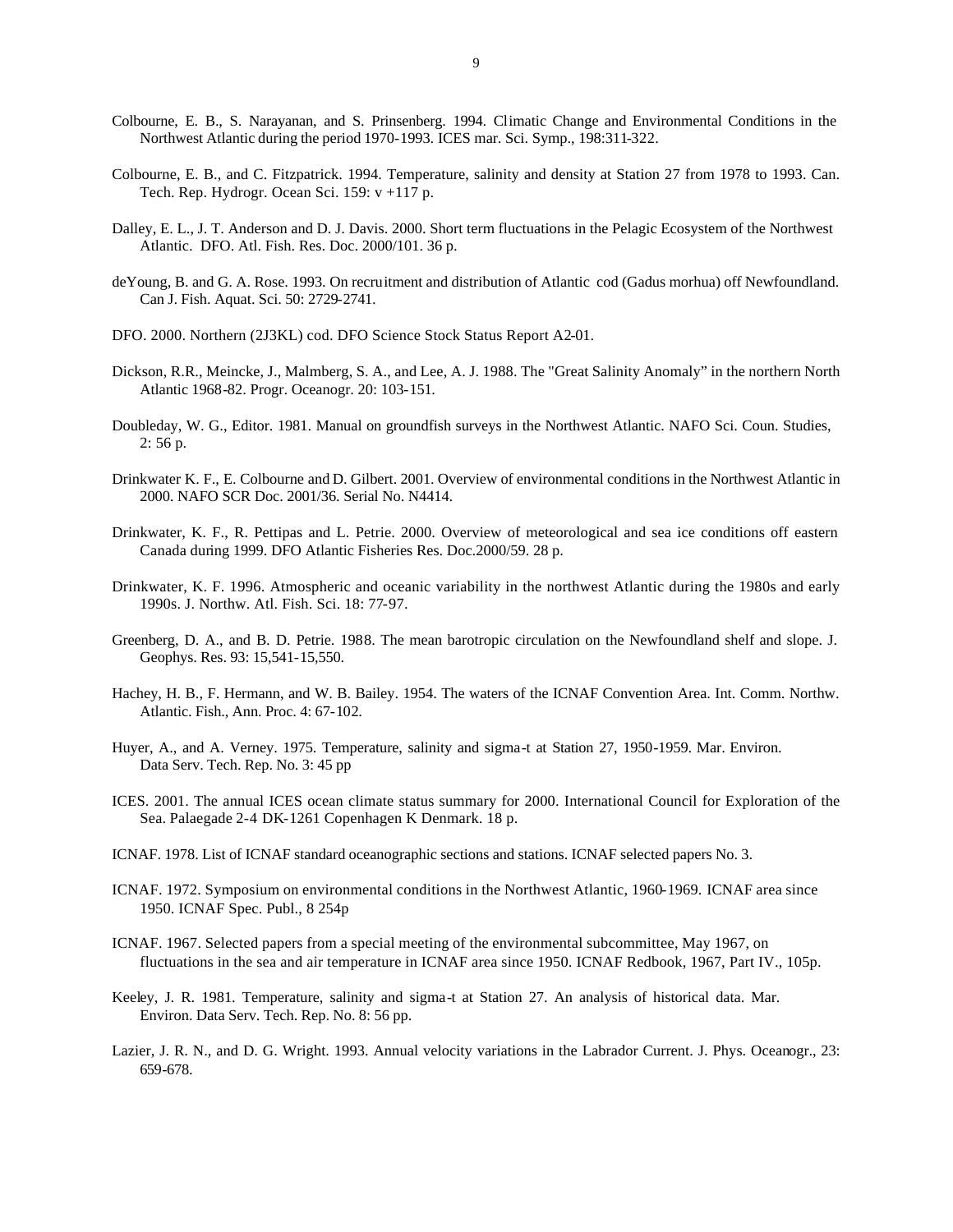- Lilly, G. R., Shelton, P. A., Brattey, J., Cadigan, N. G., Murphy, E. F., and Stansbury, D. E. 1999. An assessment of the cod stock in NAFO Divisions 2J+3KL.Canadian Stock Assessment Secretariat Research Document 99/42. 165 p.
- Mann, K. H., and K. F. Drinkwater. 1994. Environmental influence on fish and shellfish production in the Northwest Atlantic. Environ. Rev. 2: 16-32.
- Myers, R. A., S. A. Akenhead, and K. Drinkwater. 1990. The influence of Hudson Bay runoff and ice-melt on the salinity of the inner Newfoundland Shelf. Atmos. Ocean 28, No. 2: 120-157.
- Myers, R.A., K.F. Drinkwater, N.J. Barrowman and J.W. Baird. 1993. Salinity and recruitment of Atlantic cod (*Gadus morhua*) in the Newfoundland region. 1993. Can. J. Fish. Aquat. Sci. 50: 1599-1609.
- Myers, R. A., J. Helbig and D. Holland. 1989. Seasonal and interannual variability of the Labrador Current and West Greenland Current. ICES C.M. 1989/C:16.
- NAFO. 1994. Impact of anomalous oceanographic conditions at the beginning of the 1990s in the northwest Atlantic on the distribution and behaviour of marine life. Symposium in NAFO Sci. Coun. Studies, 24: 155p.
- NAFO. 1982. Symposium on environmental conditions in the Northwest Atlantic during 1970-1979. NAFO Sci. Coun. Studies, 5: 7-110.
- Narayanan, S., Carscadden, J., Dempson, J. B., O'Connell, M. F., Prinsenberg, S., Reddin, D.G., Shackell, N. 1994. Marine climate off Newfoundland and its influnece on Atlantic salmon (*Salmo salar*) and capelin (*Mallotus villosus*). *In* Climate change and northern fish populations. (Ed.) R. J. Beamish. Can Spec. Publ. Fish. Aquat. Sci. 121. 461-474.
- Narayanan, S., E. B. Colbourne, and C. Fitzpatrick. 1991. Frontal Oscillations on the NE Newfoundland Shelf, Atmosphere-Ocean, vol 29, No. 3, p. 547-562.
- Parsons, L. S. and W. H. Lear. 2001. Climate variability and marine ecosystem impacts: a North Atlantic perspective. Progress in Oceanography 49: 167-188.
- Peterson, I., 1987. A snapshot of the Labrador Current inferred from ice-flow movement in NOAA satellite imagery. Atmos-Ocean, 25: 402-415.
- Petrie, B., S. Akenhead, J. Lazier and J. Loder. 1988. The cold intermediate layer on the Labrador and northeast Newfoundland Shelves, 1978-1986. NAFO Sci. Coun. Stu. 12: 57-69.
- Petrie, B., and C. Anderson, 1983. Circulation on the Newfoundland Shelf. Atmos-Ocean, 21: 207-226.
- Petrie, B., J. Loder, S. Akenhead, and J. Lazier. 1991. Temperature and salinity variability on the eastern Newfoundland Shelf: the annual harmonic. Atmosphere-Ocean 29: 14-36.
- Rogers, J. C. 1984. The association between the North Atlantic oscillation and the southern oscillation in the Northern Hemisphere. Mon. Weather Rev. 112: 1999-2105.
- Rose, G. A., B. A. Atkinson, J. Baird, C. A. Bishop and D. W. Kulka. 1994. Atlantic cod distributional changes and thermal variations in Newfoundland waters, 1980-1992. ICES mar. Sci. Symp. 198: 542-552.
- Rose, G.A., B. deYoung and E. Colbourne. 1995. Cod (*Gadus morhua*) migration speeds and transport relative to currents on the Northeast Newfoundland Shelf. ICES J. Mar. Sci. 52: 903-913.
- Stansbury, D.E., P.A. Shelton, E.F. Murphy, and J. Brattey. 1999. An assessment of the cod stock in NAFO Divisions 3NO. NAFO SCR Doc. 99/62. Ser. No. N4121. 43 pp.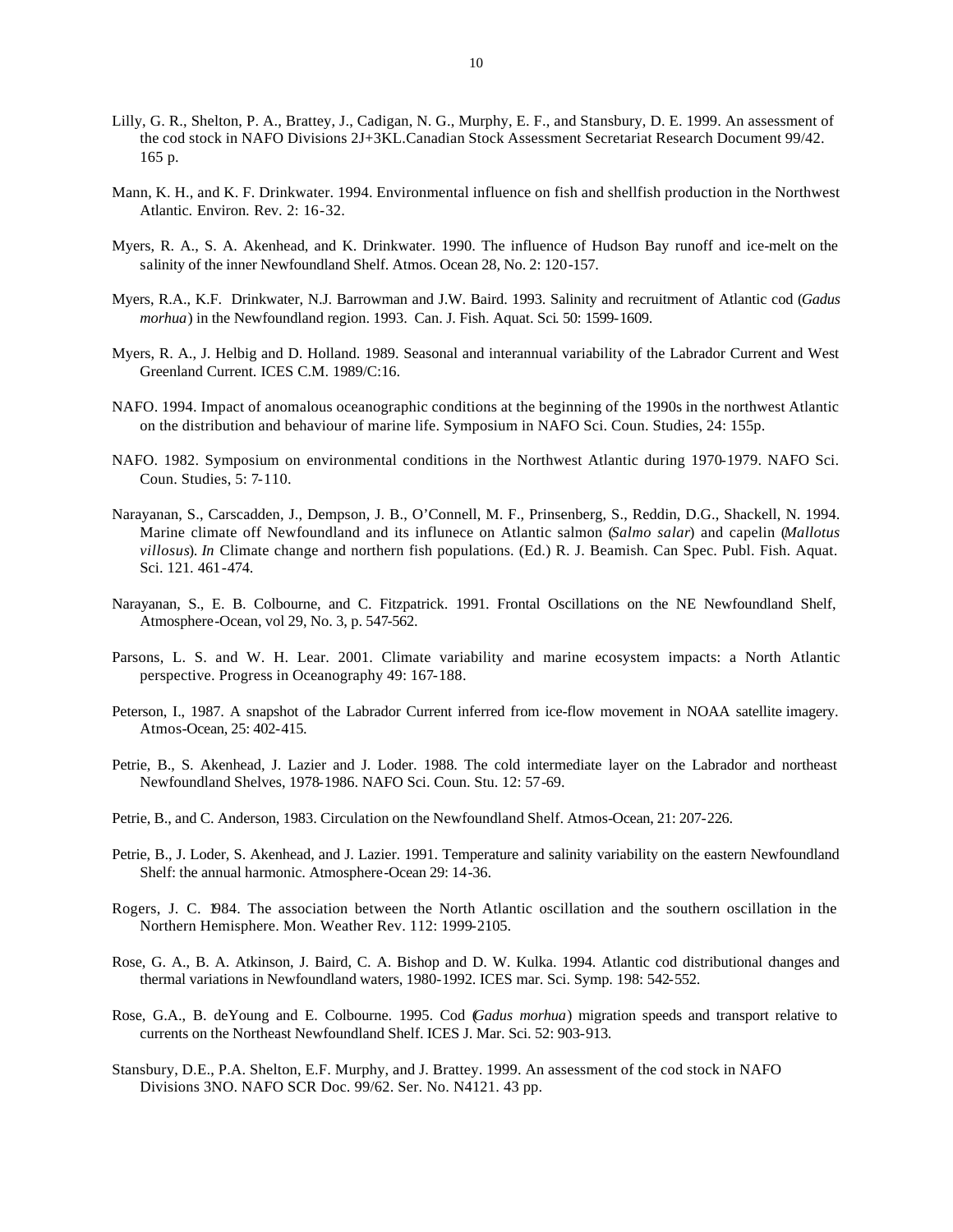- Smith, E. H., F. M. Soule, and O. Mosby, 1937. The Marion and General Green expeditions to Davis Strait and Labrador Sea. Bull. U.S. Coast Guard, 19, 259p.
- Taggart, C., J. Anderson, C. Bishop, E. Colbourne, J. Hutchings, G. Lilly, J. Morgan, E. Murphy, R. Myers, G. Rose and P. Shelton. 1994. Overview of cod stocks, biology, and environment on the Northwest Atlantic region of Newfoundland, with emphasis on northern cod. ICES mar. Sci. Symp. 198: 140-157.
- Therriault, J.-C., B. Petrie, P. Pepin. J. Gagnon, D. Gregory, J. Helbig, A. Herman, D. Lefaivre, M. Mitchell, B. Pelchat, J. Runge, and D. Sameoto. 1998. Proposal for a northwest Atlantic zonal monitoring program. Can. Teck. Rep. Hydrogr. Ocean Sci. 194: vii+57 p.
- Walsh S. J., M. J. Veitch, M. J. Morgan, W. R. Bowering and W. B. Brodie. 2000. Distribution and abundance of yellowtail flounder *(Limanda ferruginea*) on the Grand Bank, NAFO Divisions 3LNO, as derived from annual Canadian bottom trawl surveys. NAFO SCR. Doc 00/35 Serial No. N4264. 54 p.



Fig. 1. Regional map showing the positions of standard monitoring transects, Station 27 and the statistical fish management areas established by the Northwest Atlantic Fisheries Organization (NAFO).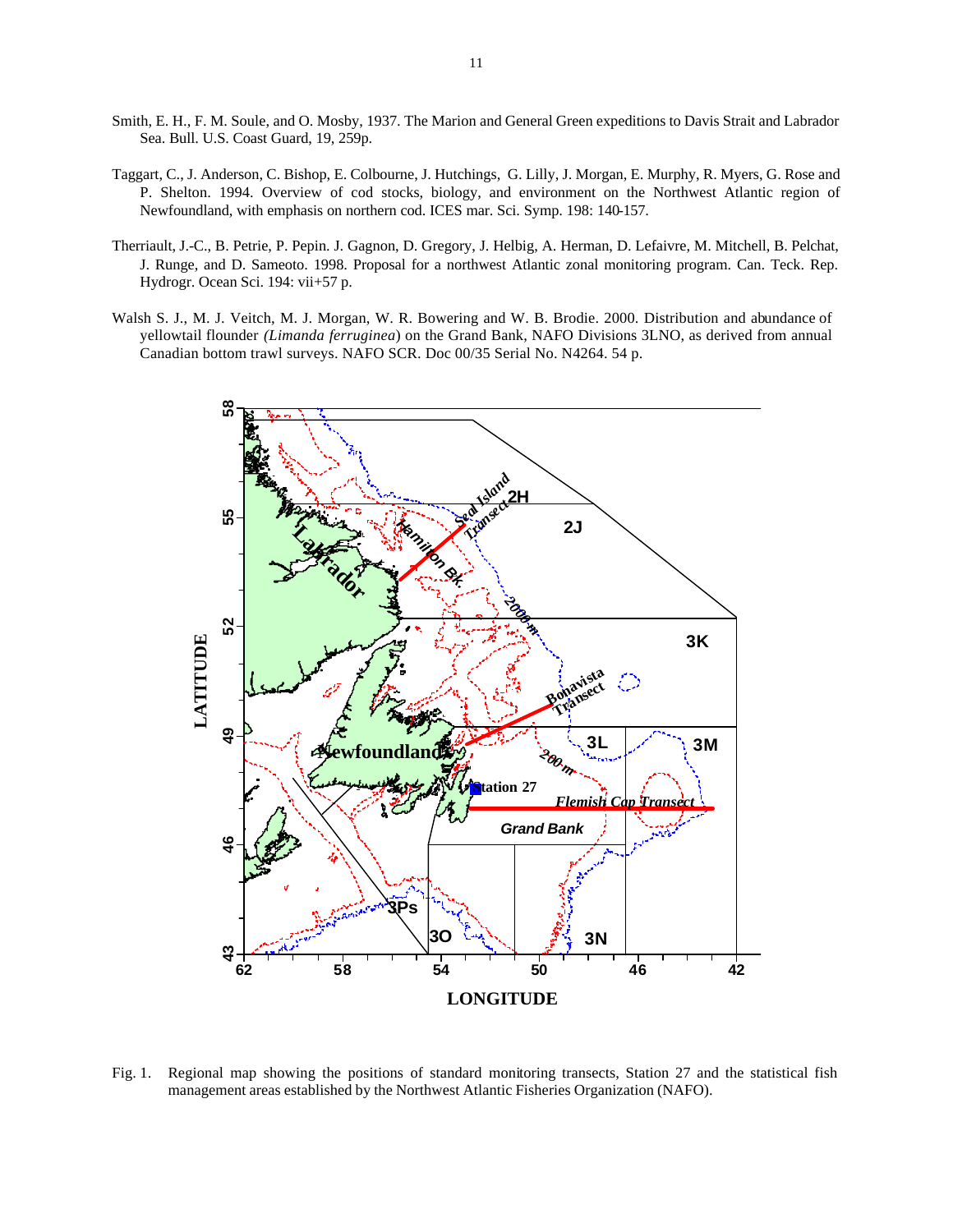

Fig. 2. Station 27 annual temperature and salinity anomalies at selected depths (top panels) and their decadal means (bottom panels).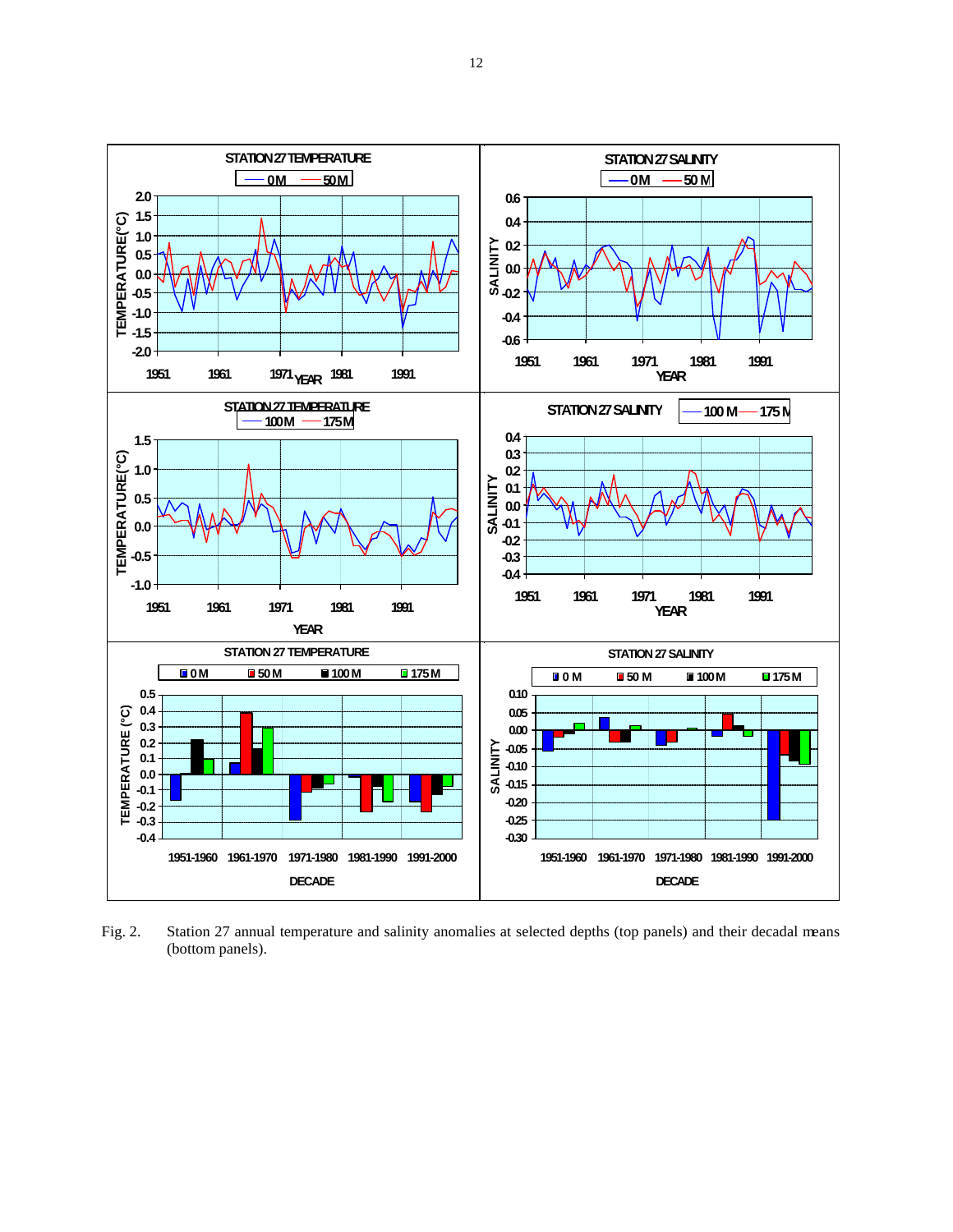

Fig. 3. Station 27 vertically averaged (0-176 m) annual temperature anomalies and the Station 27 vertically averaged (0-50 m) summer salinity anomalies (top panels). The heavy lines are the 5-year running means. The bottom panels are their decadal means.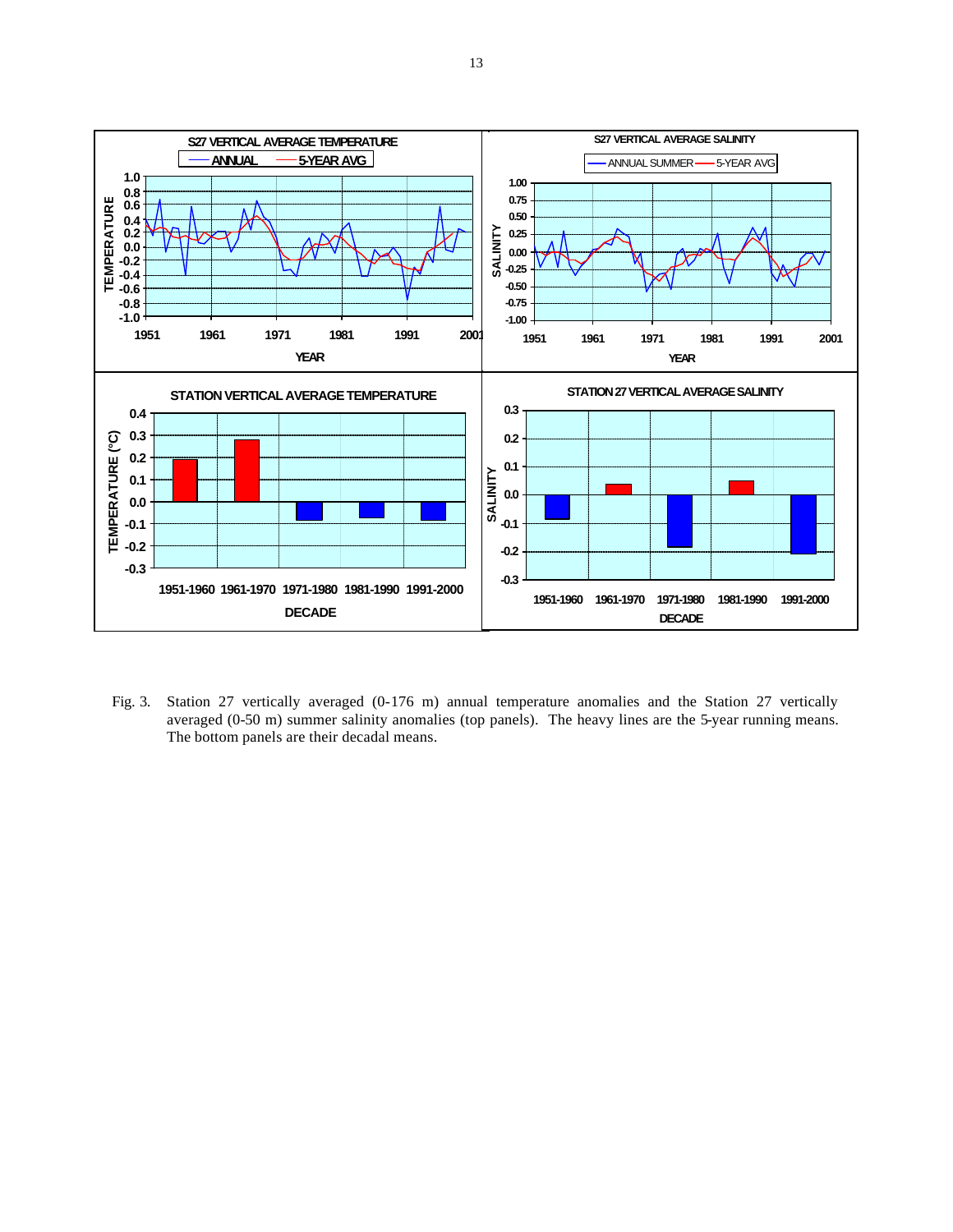

Fig. 4. The averaged vertical temperature field observed along the standard Bonavista section (Fig. 1) for the decades of the 1960s, 1970s, 1980s and 1990s.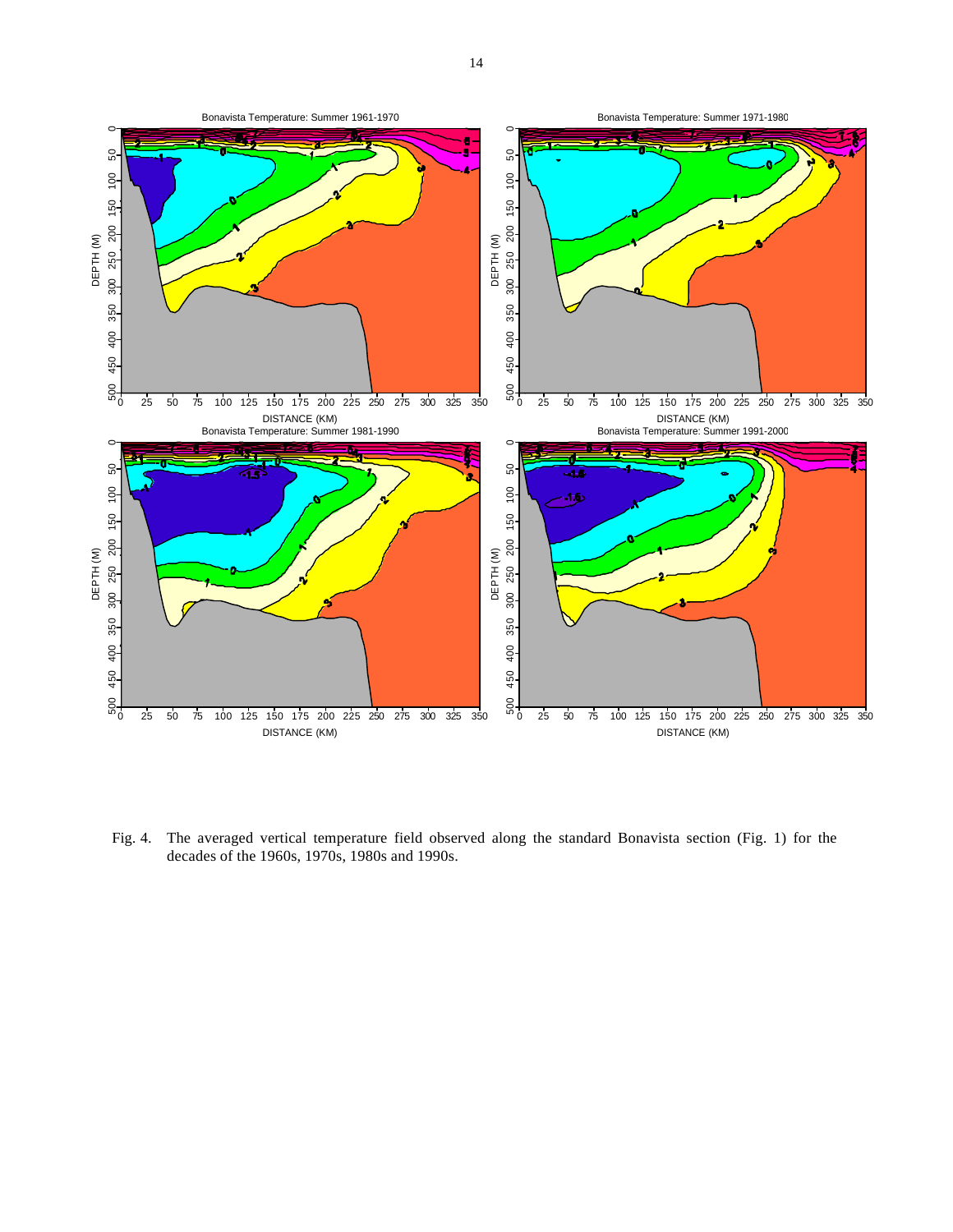

Fig. 5. Annual summer CIL cross-sectional area (top panel) anomalies along the Flemish Cap, Bonavista and Seal Island standard sections and their decadal means (bottom panel).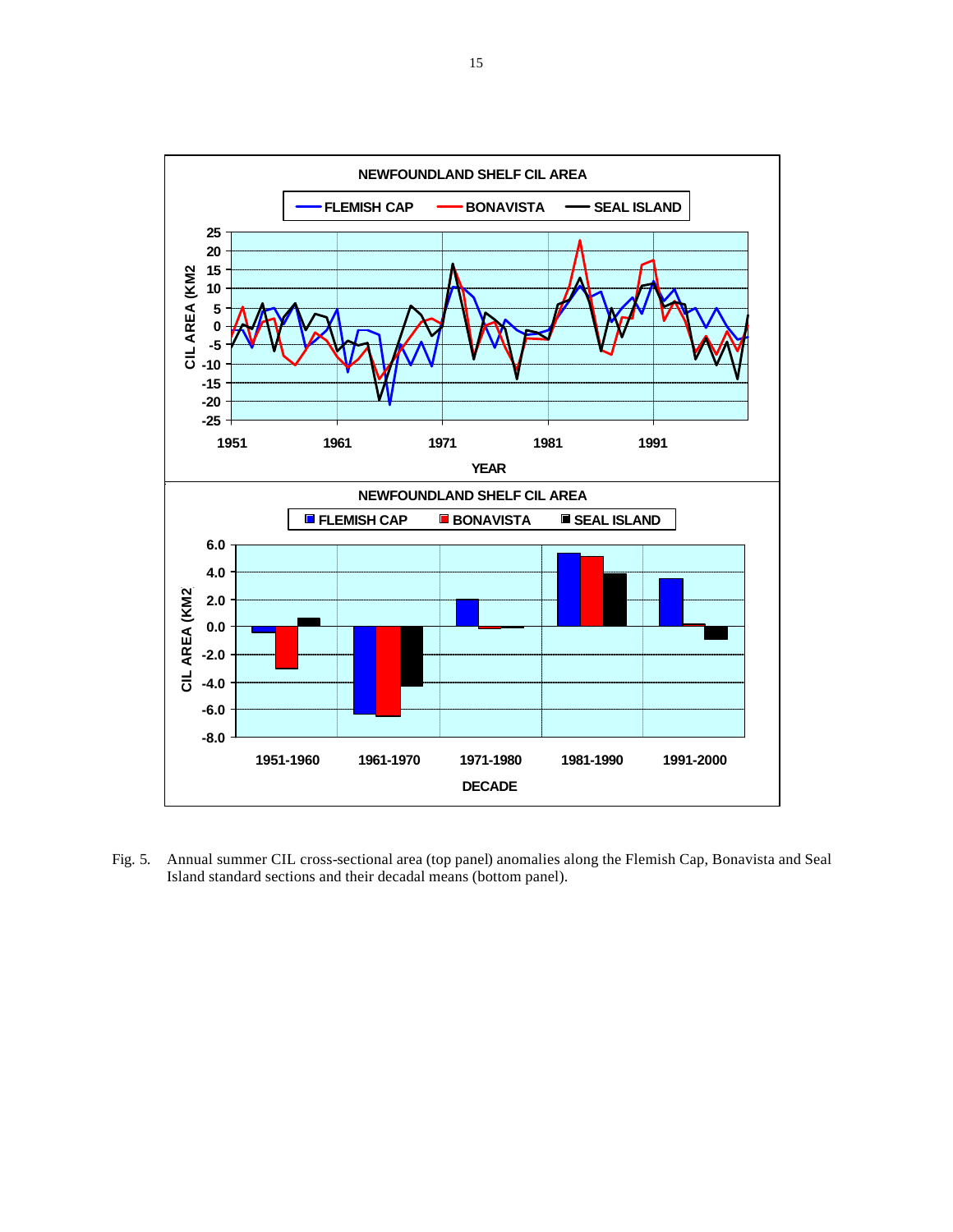

Fig. 6. Contours of spring bottom temperature (in °C) based on all available data collected during the decades of the 1960s, 1970s, 1980s and the 1990s for NAFO Div. 3LNO.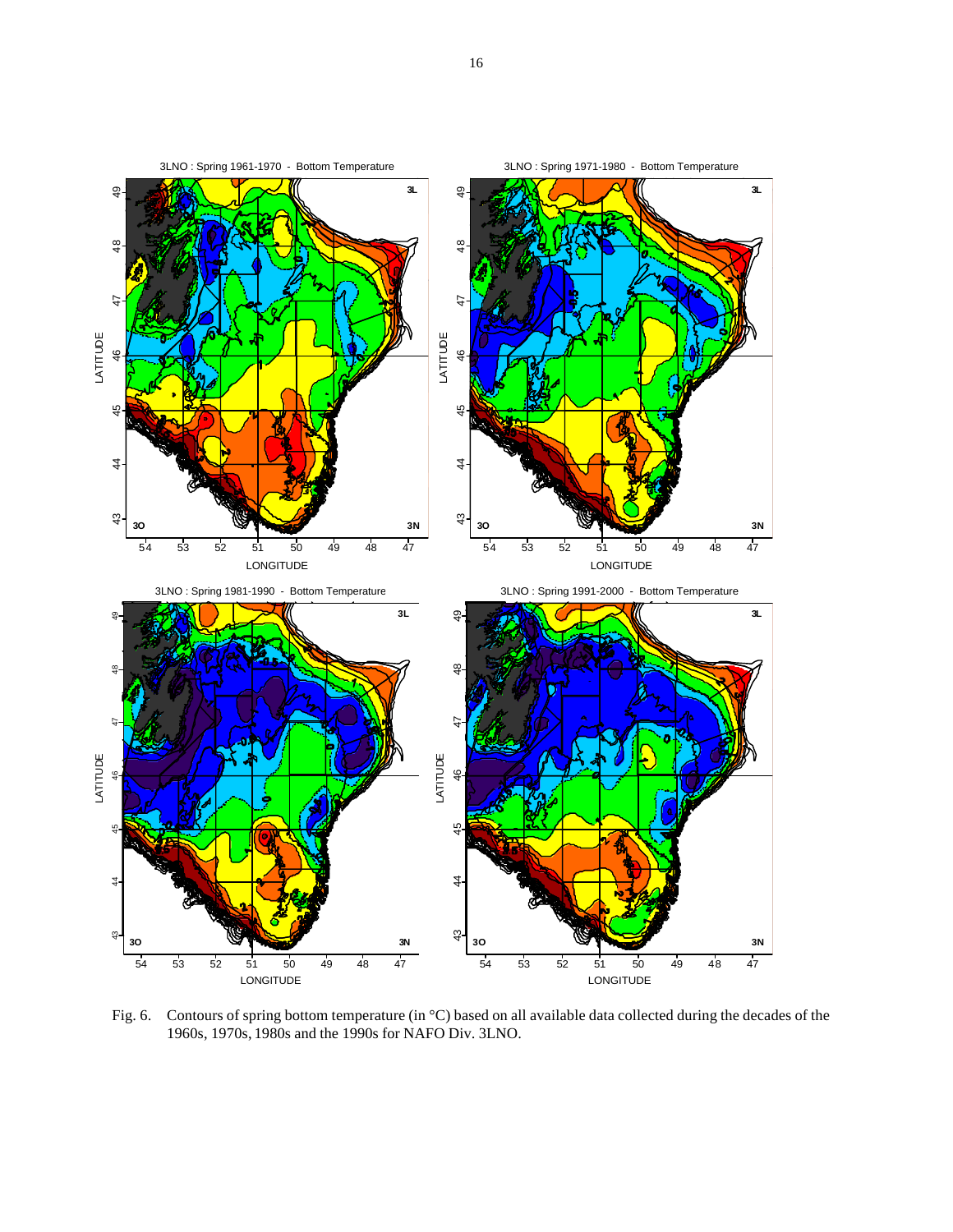

Fig. 7. The annual spatially averaged spring bottom temperature in NAFO Div. 3LNO for the decades of the 1980s and 1990s (top panel) and the area of the bottom covered with water at temperatures <0°C (bottom panel).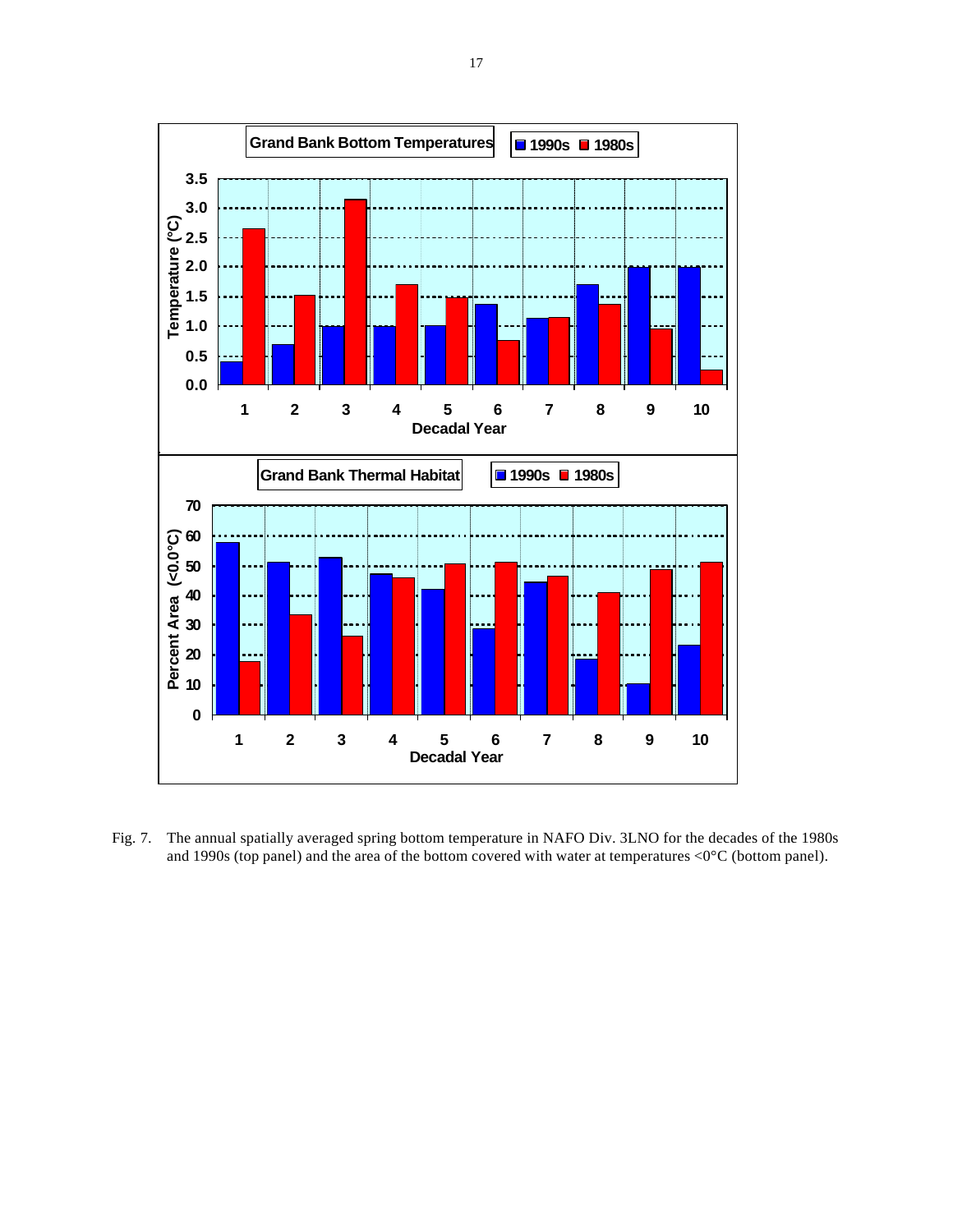

Fig. 8. Monthly temperatures as a function of depth observed at Station 27 (Fig. 1) for 1991 and 1999.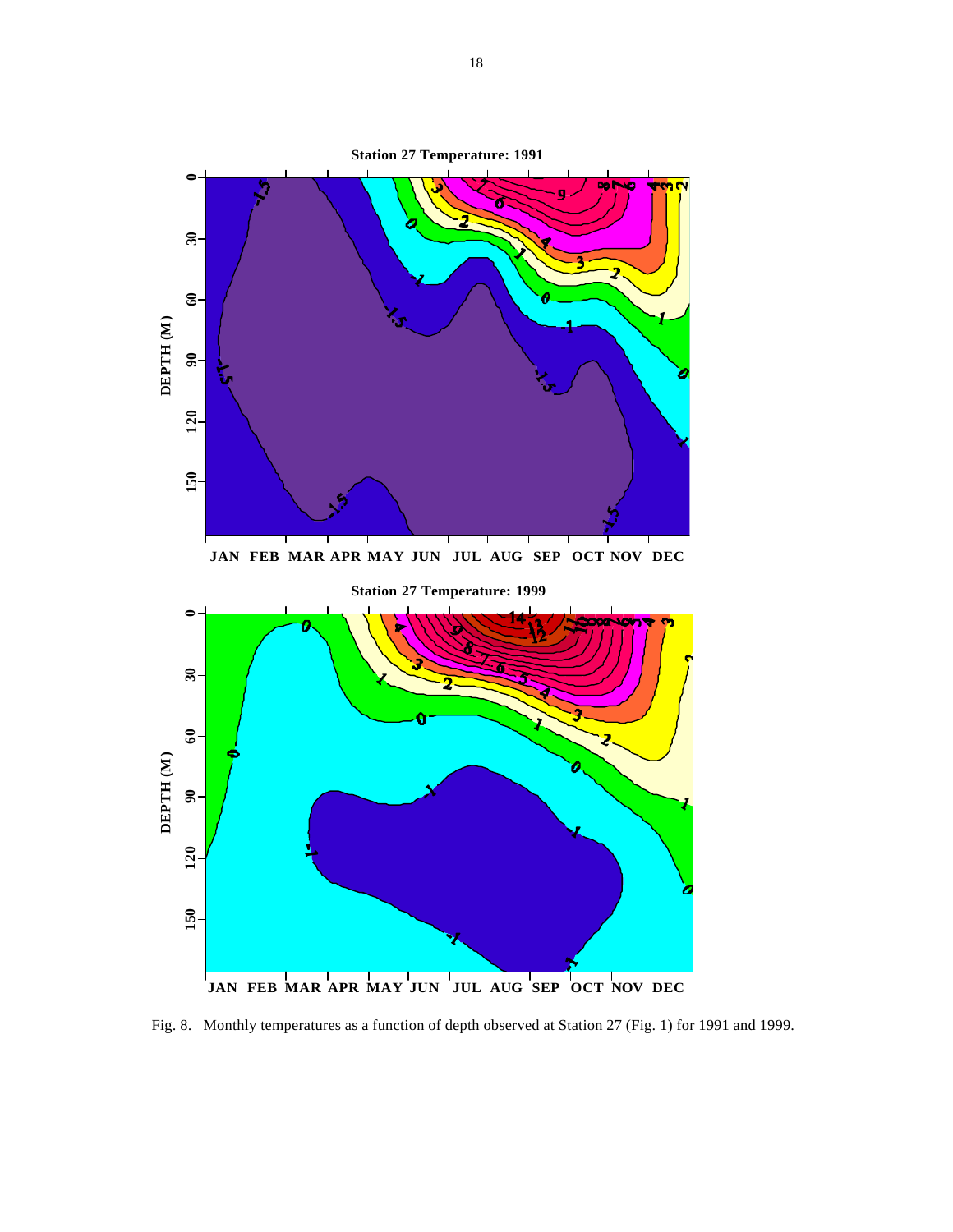

Fig. 9. The vertical temperature structure observed along the standard Bonavista section (Fig. 1) for the summers of 1991 and 1999.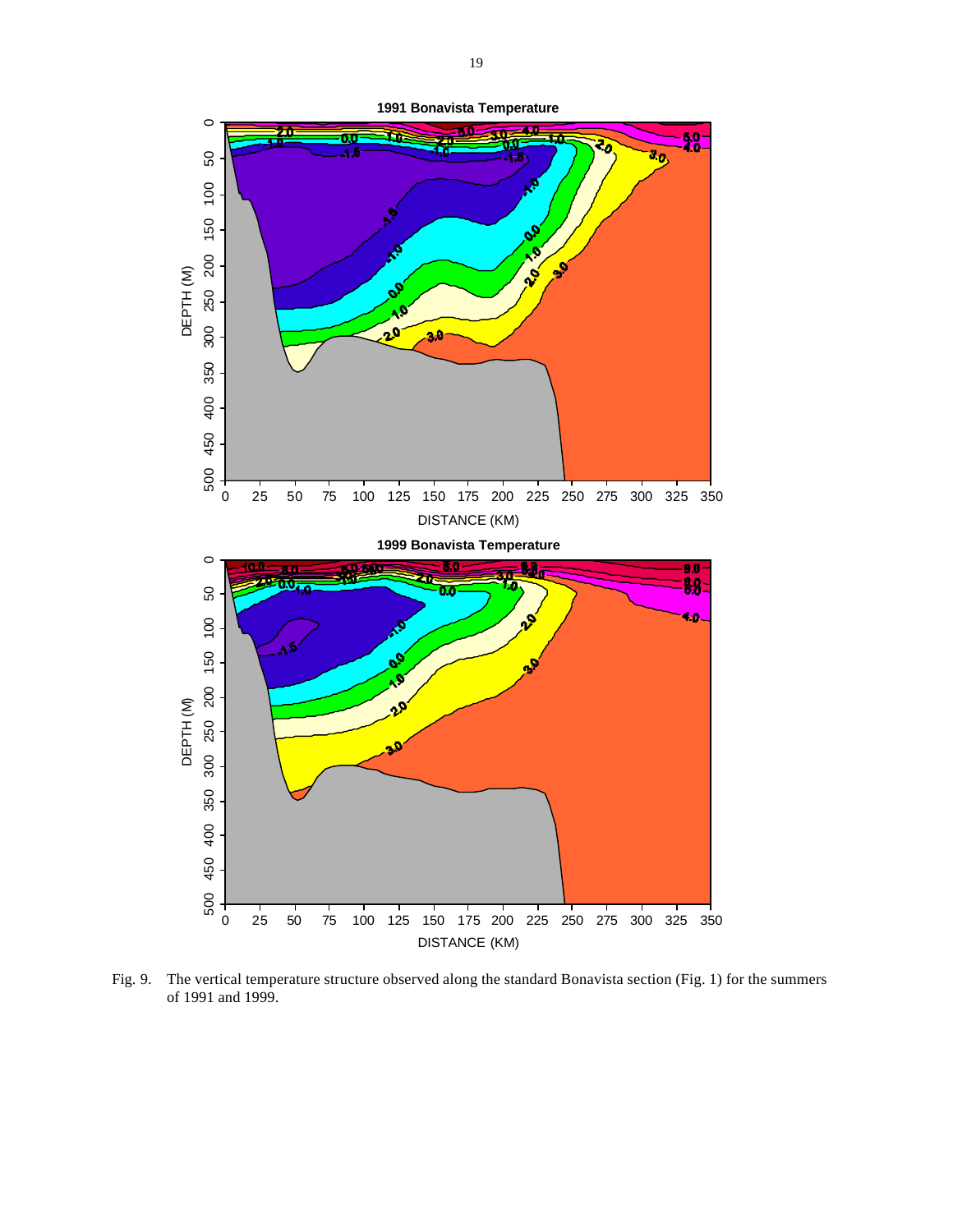

Fig. 10. The CIL area anomalies for the Seal Island standard section and the Hamilton Bank mean fall bottom temperature for the decade of the 1990s (top panel) and the CIL anomalies for the Bonavista section together with the Station 27 bottom temperature for the 1990s (bottom panel).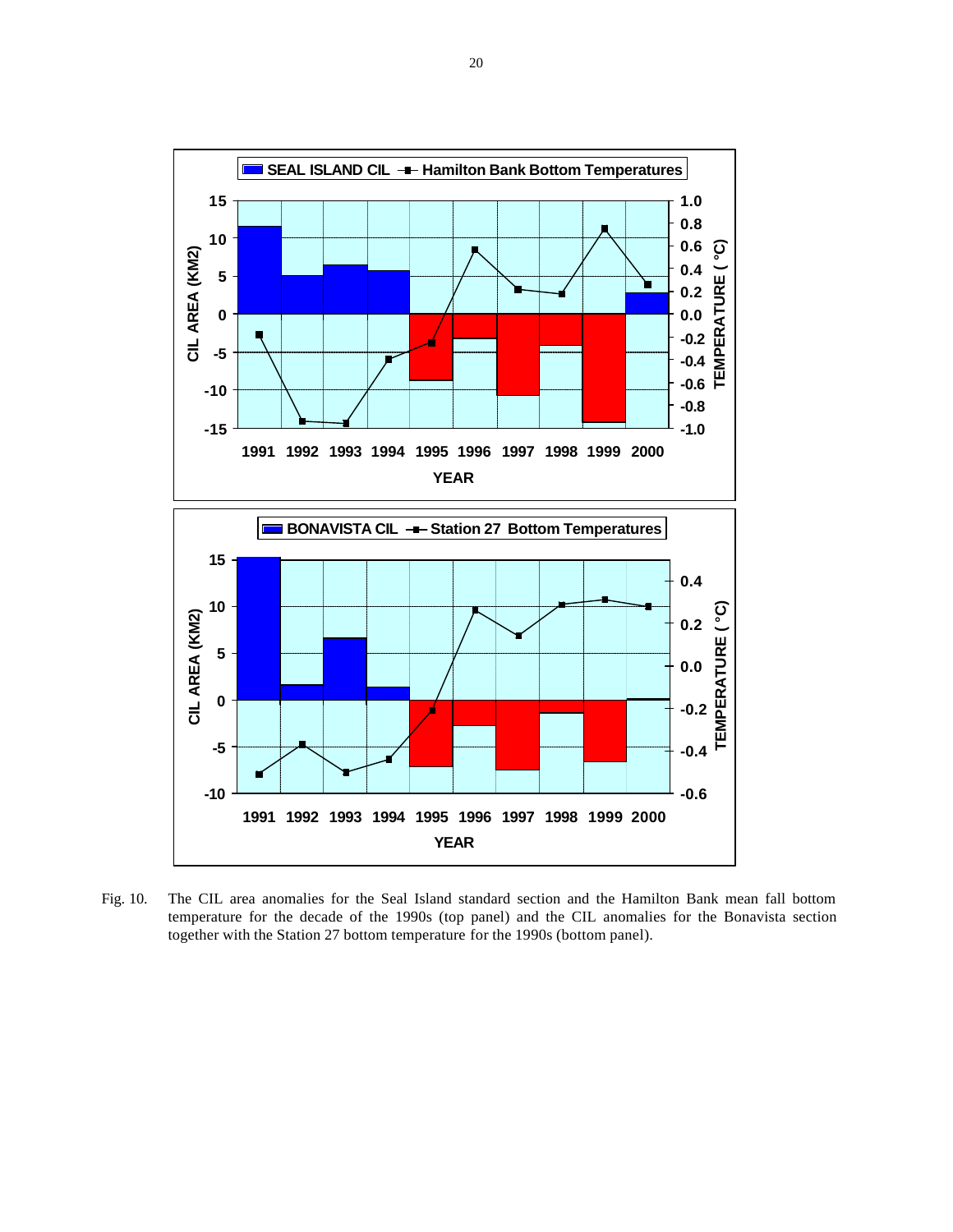

Fig. 11. Contours of spring bottom temperature (in °C) based on data collected during the multi-species surveys in NAFO Div. 3LNO for 1991 and 1999.